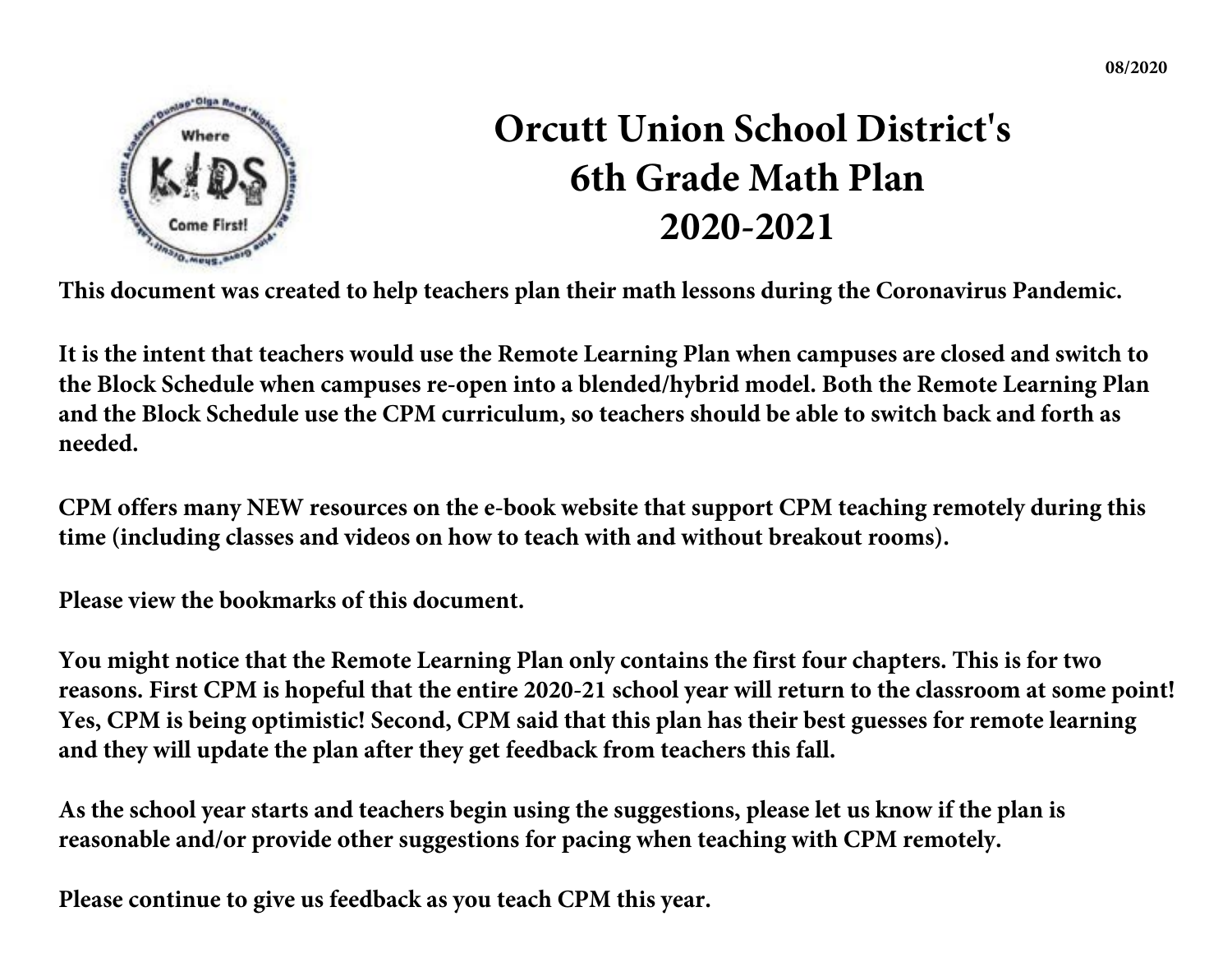### **6th Grade OUSD CPM Remote Plan Introduction**

#### **CPM Educational Program**

For a more detailed explanation of what you will find contained here in our sample lesson plan, click on this link: Introductory Note.

In each guide for CC1 thorugh CC3, you will find that the lesson planning is by section, given that you may not have the time to do full lessons every day. The core problems that should be focused on during a reduced year capacity have been suggested for you. Keep in mind that this is merely a suggestion, as you know your students, your school, your district directives, and your state mandates. The days that are listed for each section are also a giude. You may need more or less depending on the time that you have with students. Keep in mind that the number of days per section do not include any closure, assessment or remediation.

The suggested settings for working the core problems fall in to one of three categories:

- \* **TF** -- teacher-faciliated. This should be done in person or synchronously, as they require guidance from the teacher
- \* **VT** -- virtual teamwork. This may be done synchronously or asynchronously. Asynchronous (A) work should allow teams to discuss ideas and solutions.
- \* **IS** -- independent work. Often the first problem of a lesson can be done prior to meeting together. Teacher feedback is desired, but can be done asynchronously.

Some of the best lessons we have, such as the Algebra Walk or Newton's Revenge in CC3, or the Mystery Mascot from CC1, are best (and sometimes only) done in person. When planning what time you may have together in person, consider how you can incorporate these memorable problems into the limited and valuable time you have together.

Since time together may well be reduced, use the time for core problems to increase conceptual understanding leading to fluency. With the other learning activities, such as **review/preview**, **journals**, **learning logs**, **math notes** and other aspects that can be done independently, consider assigning to students outside of your time together. As with any assignment, feedback from the teacher is very valuable, but can be done asynchronously.

**Remediation Resources** have been included for you to help fill in gaps students may have from previous courses. Meeting with students or assigning these resources is more effective than trying to reteach content from previous courses before beginning the grade-level content in the current course.

Lastly, be conscious to factor in time to build community and care for the social and emotional safety of your students. Our need to care for students' social and emotional safety is as important as the mathematical content. Connections, discussion and sharing about life outside of school can be helpful.

**Click [here](https://docs.google.com/spreadsheets/d/1n_khInCdJF-sAyS4IacVKxDAV6qEfiBWwucMBrfDZ1o/edit?usp=sharing) to go to the Google Sheets version of the Remote Plan that has active hyperlinks to helpful resources**

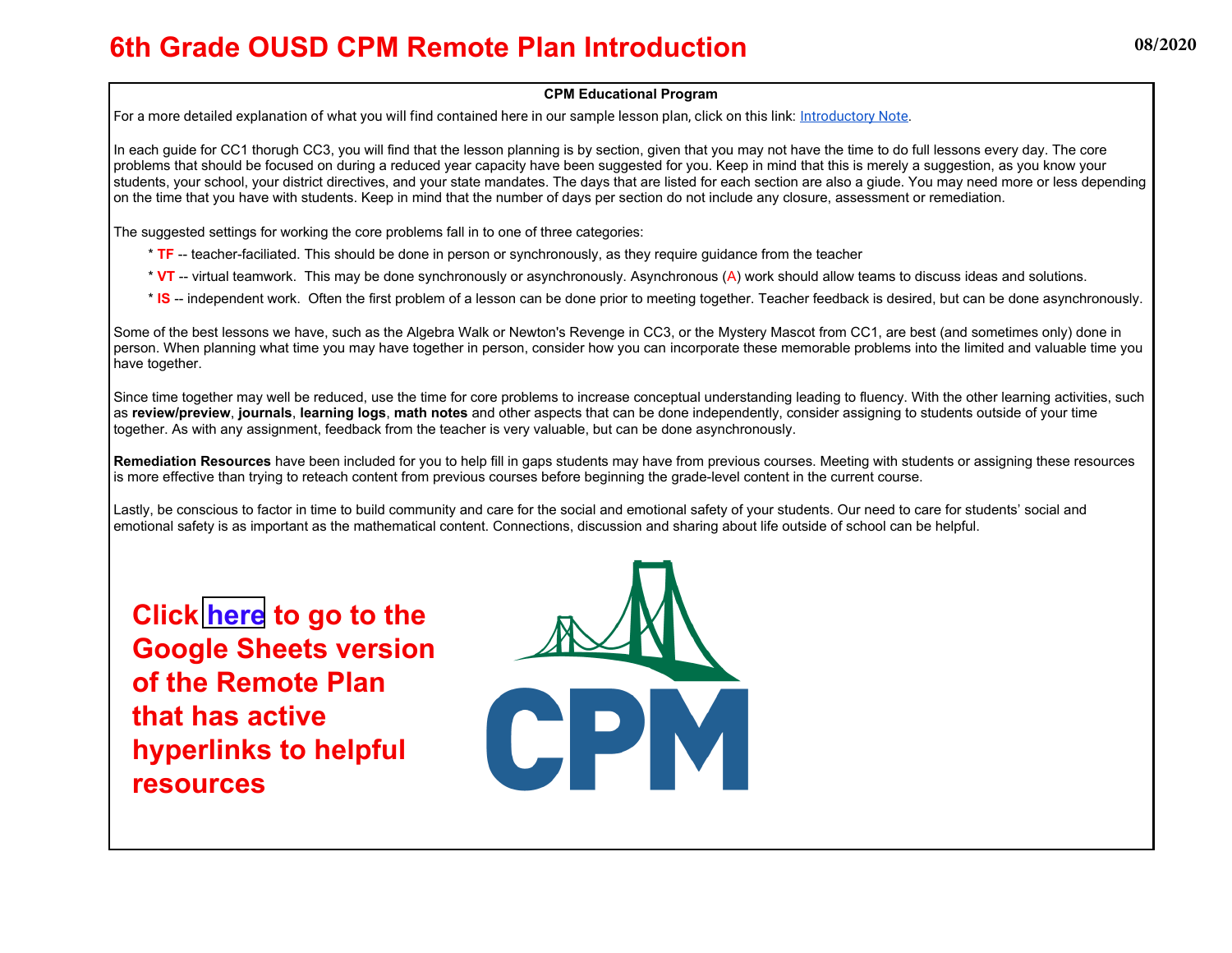## **6th Grade OUSD CPM Remote Plan Pacing Guide Discussed August 2020** 08/2020

| This plan often suggests multiple lessons in<br>one day. Work through problems in<br>numerical order as much as possible, as<br>lessons often build on previous material. |                |                                                       | TF: Teacher Facilitated (in person or virtual synchronous), ST: Synchronous Team Work (breakout rooms),<br>A: Asynchronous Work, IS: Independent Student Work, VT: Virtual Teamwork |                                                                                                                                                                                                                                                                                                                                                                                                                                                                                                                                                                                                                                                                   |  |
|---------------------------------------------------------------------------------------------------------------------------------------------------------------------------|----------------|-------------------------------------------------------|-------------------------------------------------------------------------------------------------------------------------------------------------------------------------------------|-------------------------------------------------------------------------------------------------------------------------------------------------------------------------------------------------------------------------------------------------------------------------------------------------------------------------------------------------------------------------------------------------------------------------------------------------------------------------------------------------------------------------------------------------------------------------------------------------------------------------------------------------------------------|--|
| <b>Chapter</b>                                                                                                                                                            | <b>Section</b> | <b>Core Concepts</b>                                  | <b>Possible Remediation</b>                                                                                                                                                         | <b>Sample Lesson Plan by Section</b><br><b>Limited Contact Time</b>                                                                                                                                                                                                                                                                                                                                                                                                                                                                                                                                                                                               |  |
|                                                                                                                                                                           | 1.1            | Problem Solving,<br>Teamwork<br><b>Virtual Skills</b> | Materials for Students who need<br>extra support with decimal place<br>value:<br><b>RTI Decimals SE</b><br><b>RTI Decimals TE</b>                                                   | Day 1: Community Building and Area/Perimeter. If you are together, do problems 1-1<br>and 1-2 (TF). In a virtual environment, or for an alternative -- see note on Lesson 1.1.1. 1-<br>5 (TF), 1-7 (VT), 1-9 (IS) -- see note on Lesson 1.1.2.<br>Day 2: Math <b>Autobiography</b><br>Day 3: Seeing Patterns and Representing Data. Problem 1-15 and 1-18 (VT). The<br>eTools in the lesson are very helpful. -- see note on Lesson 1.1.4, 1-25 (TF) and 1-26 (A).<br>Problem 1-26 mentions the book If You Hopped Like a Frog. Consider a read-aloud or<br>show a video reading of the book to introduce this problem.<br>Day 4: Review and Preview 1-10 to 1-14 |  |
|                                                                                                                                                                           | 1.2            | <b>Multiple Representations</b>                       | Checkpoint Practice for those who<br>need extra support on rounding.<br><b>Checkpoint Rounding</b>                                                                                  | Day 1: Inequalities. $1-53$ (TF); $1-54$ and $1-55$ (VT). Lesson 1.2.1 has been skipped here,<br>since it is best done in person -- see note on Lesson 1.2.1. Another option is this Desmos<br>Sample.<br>Day 2: Review & Preview Questions 1-48, 1-50, 1-57, 1-60<br>Day 3: Number Arrays. 1-63 (TF); 1-64 and 1-65 (VT)<br>Day 4: Review & Preview Questions 1-68 to 1-72<br>Day 5: Products and Factors. 1-73 (IS) completed before meeting. 1-76 and 1-77 (VT); 1-<br>78 (TF), 1-79 and 1-80 (VT)<br>Day 6: Review and Preview 1-85 to 1-94, note 1-93 is Checkpoint 1 Rounding                                                                               |  |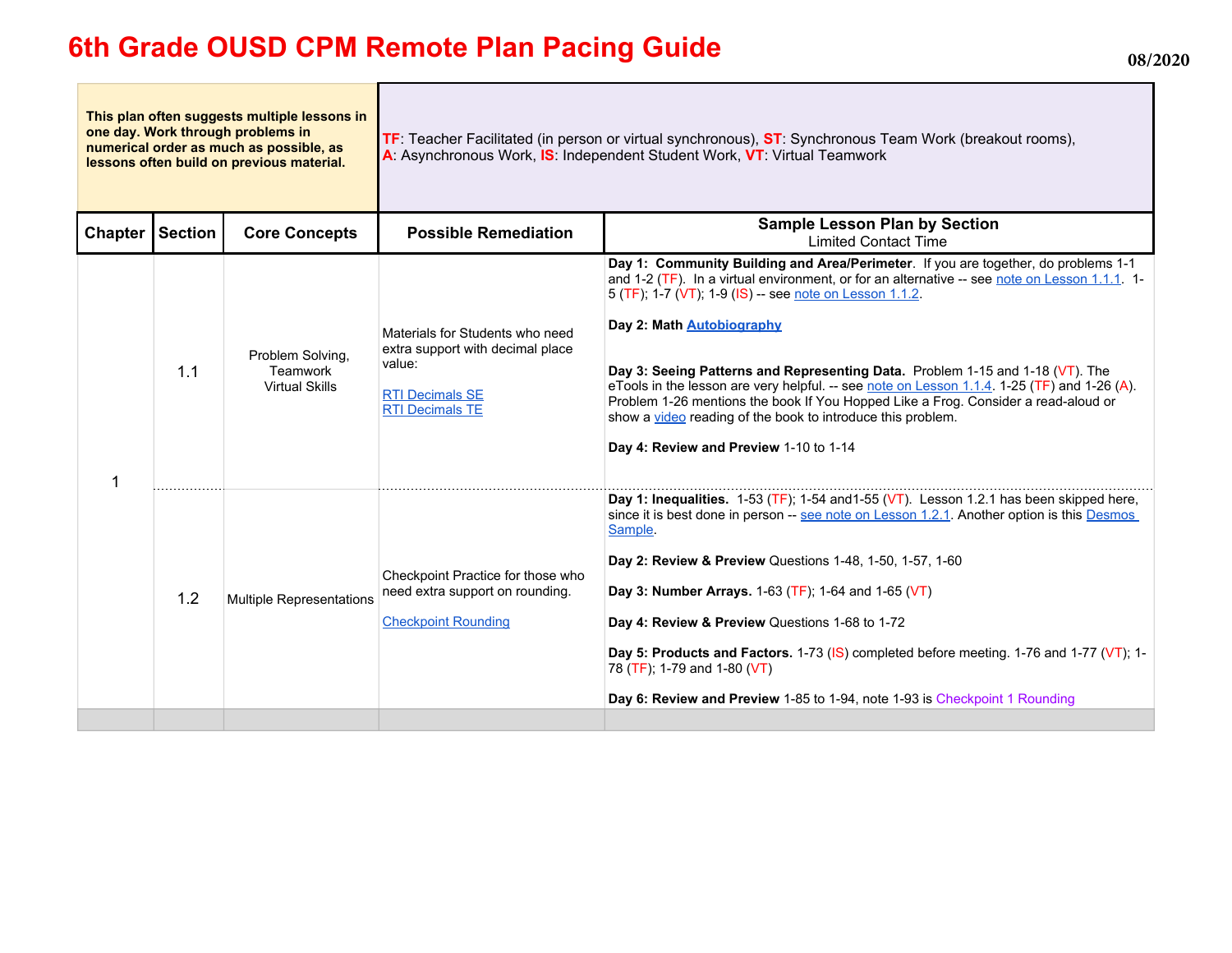## **6th Grade OUSD CPM Remote Plan Pacing Guide 08/2020**

**This plan often suggests multiple lessons in one day. Work through problems in numerical order as much as possible, as lessons often build on previous material. TF**: Teacher Facilitated (in person or virtual synchronous), **ST**: Synchronous Team Work (breakout rooms), **A**: Asynchronous Work, **IS**: Independent Student Work, **VT**: Virtual Teamwork Chapter Section Core Concepts **Possible Remediation** Limited Contact Time 2 2.1 Data Displays Teachers can use Parent Guide<br>
worksheets to scaffold students who need extra support. **Day 1: Data Displays.** 2-1 and 2-2 (TF); 2-4 (IS). If not in person, consider this Desmos activity: How Many Pets? -- see note on Lesson 2.1.1. **Day 2: Review & Preview** Questions 2-6, 2-9, 2-10, 2-16, 2-19 **Day 3: Data Displays.** 2-12 (TF); 2-13 (A). Also, this Desmos Activity: Creating Histograms can be used as an alternate way to teach this lesson. **Day 4: Review and Preview** 2.2 Area and Perimeter Teachers can use Parent Guide worksheets to scaffold students who need extra support. **Day 1: Exploring Area.** 2-20 through 2-22 (VT). See note on Lesson 2.2.1. **Day 2: Review and Preview** Questions 2-25 to 2-28 **Day 3: Rectangles and Square Units.** 2-29 (TF); 2-30; 2-31 and 2-33 (VT). **Day 4: Review and Preview** 2-34 to 2-38 **Day 5: Area and Perimeter.** 2-39 and 2-40 (VT) -- consider using this web app. 2-43 (IS) **Day 6: Review and Preview** 2-46 to 2-50 2.3 Multiplication and Area This Desmos activity is designed to allow multiple practice problems: Multi-Digit Multiplication and the Generic Rectangle. Checkpoint Practice for those who need extra support on Add and Subtract Decimals: Checkpoint Materials Expressions RTI Student Edition Expressions RTI Teacher Edition **Day 1: Area Model and Generic Rectangle.** 2-51 and 2-54 (VT); 2-60 (TF); 2-62 (IS) **Day 2: Review and Preview** 2-65 to 2:69 **Day 3: GCF and Distributive Property.** 2-70 and 2-71 (TF); 2-80 and 2-81 (VT); 2-82 (TF) **Day 4: Review and Preview** 2-86 to 2-90, note 2-90 is Checkpoint 2 Add and Subtract **Decimals**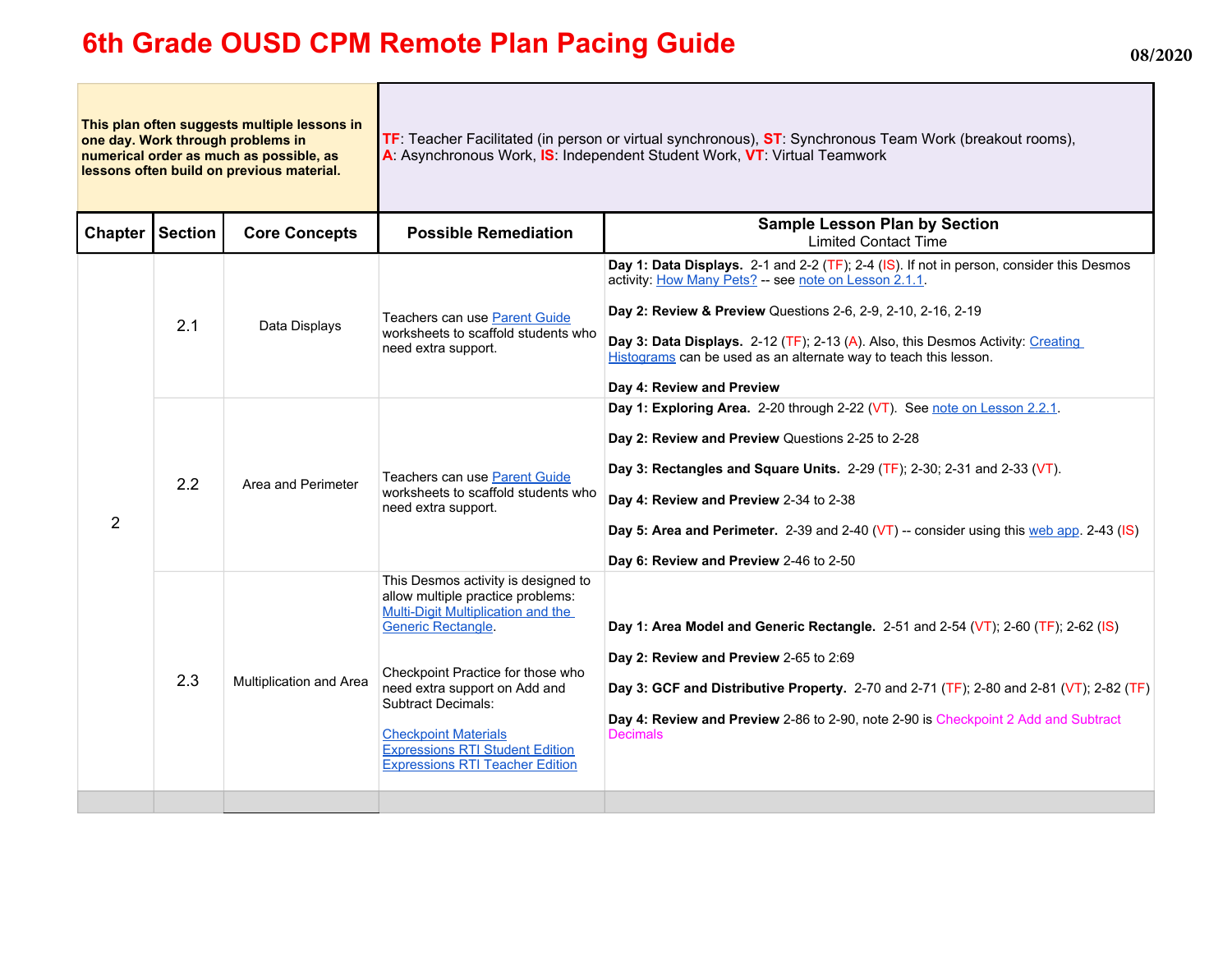### **6th Grade OUSD CPM Remote Plan Pacing Guide 08/2020**

**This plan often suggests multiple lessons in one day. Work through problems in numerical order as much as possible, as lessons often build on previous material. TF**: Teacher Facilitated (in person or virtual synchronous), **ST**: Synchronous Team Work (breakout rooms), **A**: Asynchronous Work, **IS**: Independent Student Work, **VT**: Virtual Teamwork **Chapter Section Core Concepts Possible Remediation Sample Lesson Plan by Section** Limited Contact Time 3 3.1 Rational Numbers: Fraction-Decimal-Percent Desmos Decimals This Desmos activity: Stock the Pond can be a helpful supplement to Lesson 3.2.1. **Day 1: Multiplicative Identity.** 3-1, 3-3 (TF); 3-4 (IS); 3-5 and 3-6 (VT) **Day 2: Review and Preview** 3-12, 3-13, 3-16 to 3-18 **Day 3: Percents.** 3-24 and 3-27 (TF); 3-28 (A) and 3-29 (IS) **Day 4: Review and Preview** 3-31 to 3-35 **Day 5: Fraction-Decimal-Percent.** 3-36 (A) -- teacher should begin with a brief discussion; 3-37; 3-38 and 3-41 (VT) **Day 6: Review and Preview** 3-45, 3-46, 3-50, 3-54, 3-55 **Day 7: Portions Web.** 3-67 (parts d and e) and 3-69 (VT); 3-78 (VT); 3-79 and 3-81 (TF) **Day 8: Review and Preview** 3-73, 3-77, 3-87, 3-84, 3-88 3.2 Integers Math Notes Box from CC1 Lesson 3.1.6 Checkpoint Practice for those who need extra support on Add and Subtract Fractions: Checkpoint Materials Expressions RTI Student Edition Expressions RTI Teacher Edition **Day 1: Opposites.** 3-90 through 3-92 (VT) **Day 2: Review and Preview** 3-94 to 3-98 **Day 3: Negative Numbers.** 3-100; 3-102 and 3-103 (VT) **Day 4: Review and Preview** 3-106 to 3-110 **Day 5: Absolute Value/Coordinate Plane.** 3-111 (IS); 3-113 (VT); 3-114 (TF); 3-123 (VT); 3-125 (TF); 3-126 (IS) **Day 6: Review and Preview** 3-118, 3-119, 3-128, 3-129, 3-132, note 3-132 is Checkpoint 3 Add and Subtract Fractions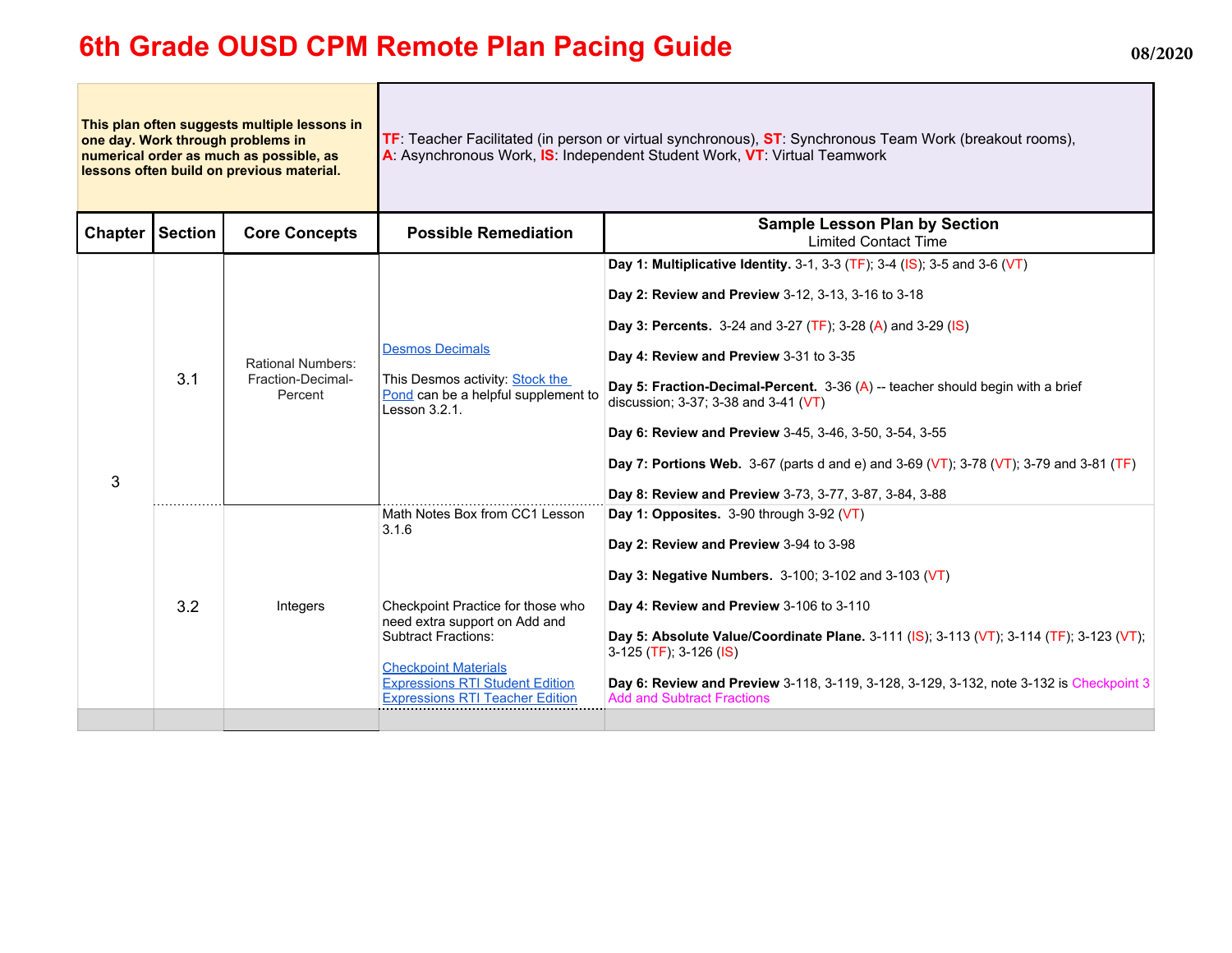| Please refer to the intorduction on the first<br>tab below or to this document before reading<br>through this proposed plan.<br>This plan often suggests multiple lessons in<br>one day. Work through problems in numerical<br>order as much as possible, as lessons often<br>build on previous material. |                |                               | TF: Teacher Facilitated (in person or virtual synchronous), ST: Synchronous Team Work (breakout rooms),<br>A: Asynchronous Work, IS: Independent Student Work, VT: Virtual Teamwork                                     |                                                                                                                                                                                                                                                                                                                                                                                                                                            |  |
|-----------------------------------------------------------------------------------------------------------------------------------------------------------------------------------------------------------------------------------------------------------------------------------------------------------|----------------|-------------------------------|-------------------------------------------------------------------------------------------------------------------------------------------------------------------------------------------------------------------------|--------------------------------------------------------------------------------------------------------------------------------------------------------------------------------------------------------------------------------------------------------------------------------------------------------------------------------------------------------------------------------------------------------------------------------------------|--|
| Chapter                                                                                                                                                                                                                                                                                                   | <b>Section</b> | <b>Core Concepts</b>          | <b>Possible Remediation</b>                                                                                                                                                                                             | <b>Sample Lesson Plan by Section</b><br><b>Limited Contact Time</b>                                                                                                                                                                                                                                                                                                                                                                        |  |
| 4                                                                                                                                                                                                                                                                                                         | 4.1            | Expressions with<br>Variables | This Desmos activity can be used<br>for practice: Adding Integers can be<br>used for practice                                                                                                                           | Day 1: Variables. 4-1 (IS); 4-2 and 4-3 (VT)<br>Day 2: Review and Preview 4-7 to 4-11<br>Day 3: Equivalent Expressions. $4-13$ (TF); $4-14$ and $4-15$ (A)<br>Day 4: Review and Preview 4-16 to 4-20<br>Day 5: Variable Expressions. 4-24 (VT); 4-25 (IS); 4-26 and 4-27 (VT); 4-29 (IS)<br>Day 6: Review and Preview 4-35 to 4-37, 4-39, 4-43                                                                                             |  |
|                                                                                                                                                                                                                                                                                                           | 4.2            | Scale Factors as Ratios       | Checkpoint Practice for those who<br>need extra support on Add and<br><b>Subtract Mixed Numbers:</b><br><b>Checkpoint Materials</b><br><b>Expressions RTI Student Edition</b><br><b>Expressions RTI Teacher Edition</b> | Day 1: Scale Drawings. 4-53 (VT); 4-54 (IS); 4-63 through 4-65 (VT)<br>Day 2: Review and Preview 4-47, 4-50, 4-58 to 4-60<br>Day 3: Ratios. 4-75 (IS); 4-77 and 4-78 (A)<br>Day 4: Review and Preview 4-70, 4-73, 4-80 to 4-82, note 4-82 is Checkpoint 4 Add and<br><b>Subtract Mixed Numbers</b>                                                                                                                                         |  |
|                                                                                                                                                                                                                                                                                                           | 5.1            |                               |                                                                                                                                                                                                                         | Day 1: Visualizing Parts of Parts in Diagrams. 5-1 and 5-9 (TF), 5-3, 5-10, 5-11 (VT)<br>Day 2: Review and Preview 5-4 to 5-8<br>Day 3: Connecting Diagrams to Algorithms: 5-18(TF), 5-19, 5-20, 5-23 (IS)<br>Day 4 Review and Preview 5-24 to 5-28<br>Day 5 Connecting Diagrams to Algorithms Part Two: 5-29 (TF) 5-31, 5-32 (VT)<br>Fraction Multiplication   Math Learning Center Fractions App   Day 6 Review and Preview 5-34 to 5-38 |  |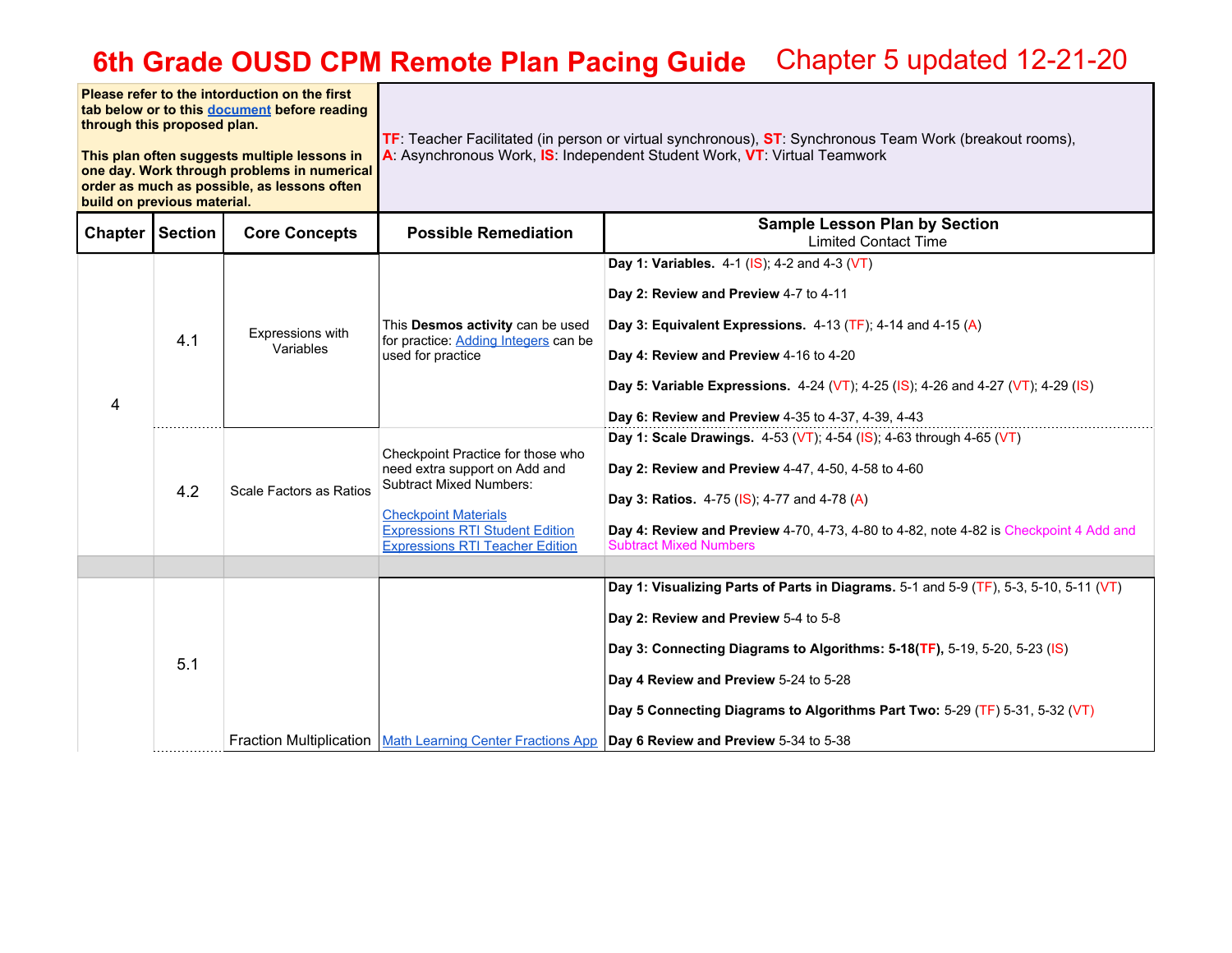| through this proposed plan.<br>build on previous material. |     | Please refer to the intorduction on the first<br>tab below or to this document before reading<br>This plan often suggests multiple lessons in<br>one day. Work through problems in numerical<br>order as much as possible, as lessons often |                                                             | TF: Teacher Facilitated (in person or virtual synchronous), ST: Synchronous Team Work (breakout rooms),<br>A: Asynchronous Work, IS: Independent Student Work, VT: Virtual Teamwork                                                                                                                                                                                                                                                                                                                                                                                                                                                                                      |  |  |
|------------------------------------------------------------|-----|---------------------------------------------------------------------------------------------------------------------------------------------------------------------------------------------------------------------------------------------|-------------------------------------------------------------|--------------------------------------------------------------------------------------------------------------------------------------------------------------------------------------------------------------------------------------------------------------------------------------------------------------------------------------------------------------------------------------------------------------------------------------------------------------------------------------------------------------------------------------------------------------------------------------------------------------------------------------------------------------------------|--|--|
| Chapter Section                                            |     | <b>Core Concepts</b>                                                                                                                                                                                                                        | <b>Possible Remediation</b>                                 | <b>Sample Lesson Plan by Section</b><br><b>Limited Contact Time</b>                                                                                                                                                                                                                                                                                                                                                                                                                                                                                                                                                                                                      |  |  |
| 5                                                          | 5.2 | Decimal Multiplication                                                                                                                                                                                                                      | <b>Math Learning Center Math At</b><br>Home, By Grade Level | Day 1: Connecting Fraction Multiplication to Decimal Multiplication. 5-40 to 5-43 (TF)<br>Day 2: Review and Preview 5-48 to 5-52<br>Day 3: Review Decimal Multiplication, Launch 5-54 and Finish in teams (TF, VT)<br>Consider how much additional practice your students might need with multiplication and<br>decimals and perhaps spend an extra day with this topic, using some of the skipped<br>problems. Then, look for Review and Preview problems you can use for monitoring their<br>progress and mastery over time.<br>Day 4: Review and Preview 5-61 to 5-65                                                                                                 |  |  |
|                                                            | 5.3 | Area of Parallegrams,<br>Triangles, and<br>Trapezoids                                                                                                                                                                                       |                                                             | Day 1: Introduce Section 5.3 Vocabulary and Concepts: Desmos Polygraph:<br>Subdividing Shapes (TF, VT) or 5-66, 5-67, 5-69b (TF, VT)<br>Day 2: Review and Preview 5-71 to 5-75<br>Day 3: Explore How Shapes Can Be Rearranged Into Rectangles/Parallelograms: Use<br>the etools in 5.3.2 to facilitate 5-76 and 5-78 c-e or Desmos Making Rectangles (TF, VT)<br>Day 4: Review and Preview 5-80 to 5-84<br>Day 5: Area of Triangles Use Desmos Exploring Triangle Area with Geoboards (VT, TF);<br>Day 6: Review and Preview 5-91 to 5-95<br>Day 7: Area of Trapezoids: Use Lesson 5.3.4 etools to facilitate 5-96 and 5-100<br>Day 8: Review and Preview 5-101 to 5-105 |  |  |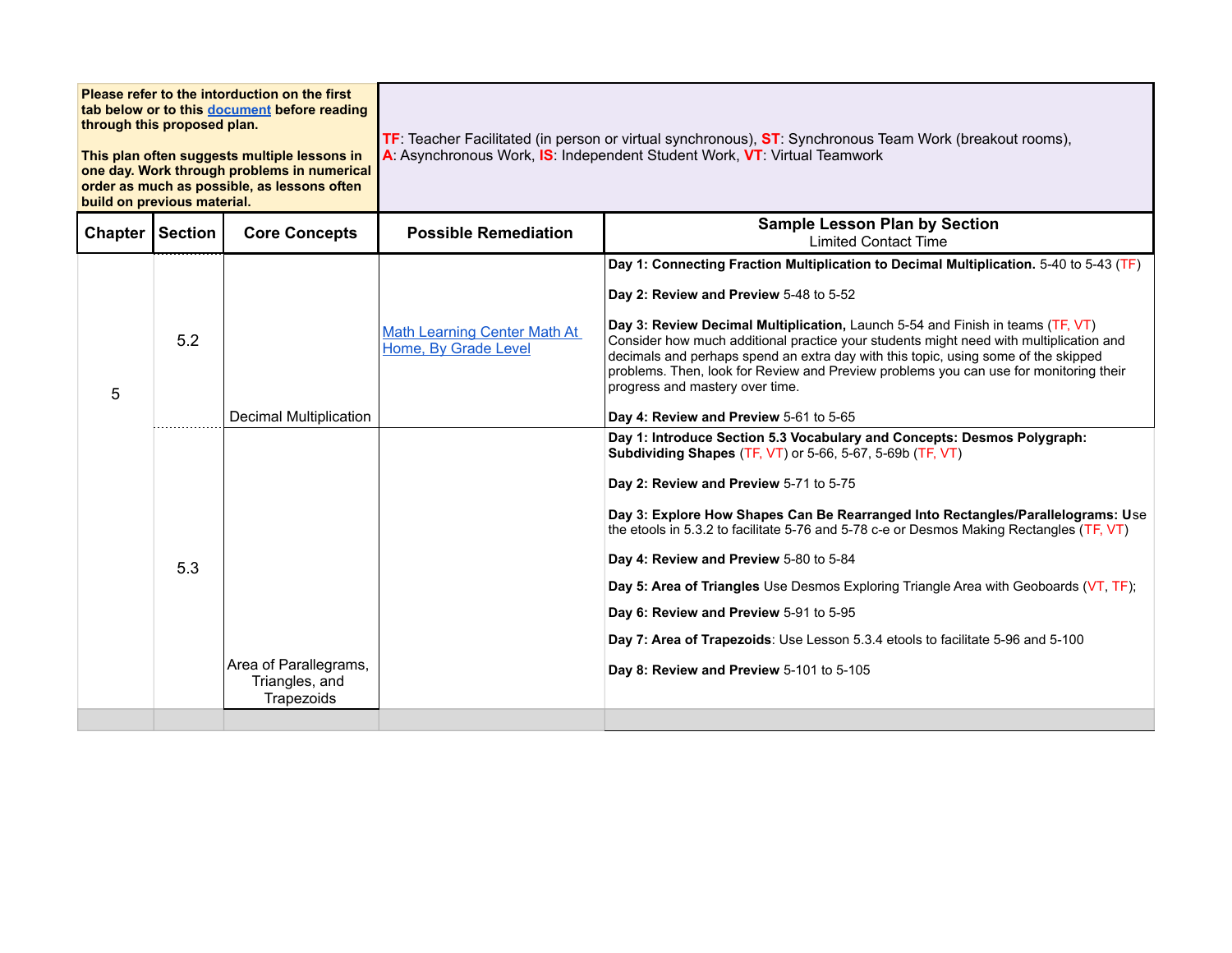**Please refer to the intorduction on the first tab below or to this document before reading through this proposed plan. This plan often suggests multiple lessons in one day. Work through problems in numerical order as much as possible, as lessons often build on previous material. TF**: Teacher Facilitated (in person or virtual synchronous), **ST**: Synchronous Team Work (breakout rooms), **A**: Asynchronous Work, **IS**: Independent Student Work, **VT**: Virtual Teamwork **Chapter Section Core Concepts Possible Remediation Chapter Sample Lesson Plan by Section** Limited Contact Time 6.1 Connect a division situation to concepts of numerator, denominator, and to consider fact families that involve fractions The Resources Pages and Models used for this section are good for marking up. Using Jamboard or GoFormative for the writing tools or another whiteboard-type tool can facilitate collaboration. **Day 1: Model Division with Fraction Quotients VT:** 6-2, **TF**: 6-3 **Day 2: Review and Preview** 6-5 to 6-9 **Day 3: Model Division with Fraction Divisors** (**VT**) 6-26 and 6-29 **Day 4: Review and Preview** 6-33 to 6-57 **Day 5: Begin to Connect Fraction Divison to Multiplication** Consider focusing on 6-44 or 6-45 **Day 6: Review and Preview** 6-51 to 6-55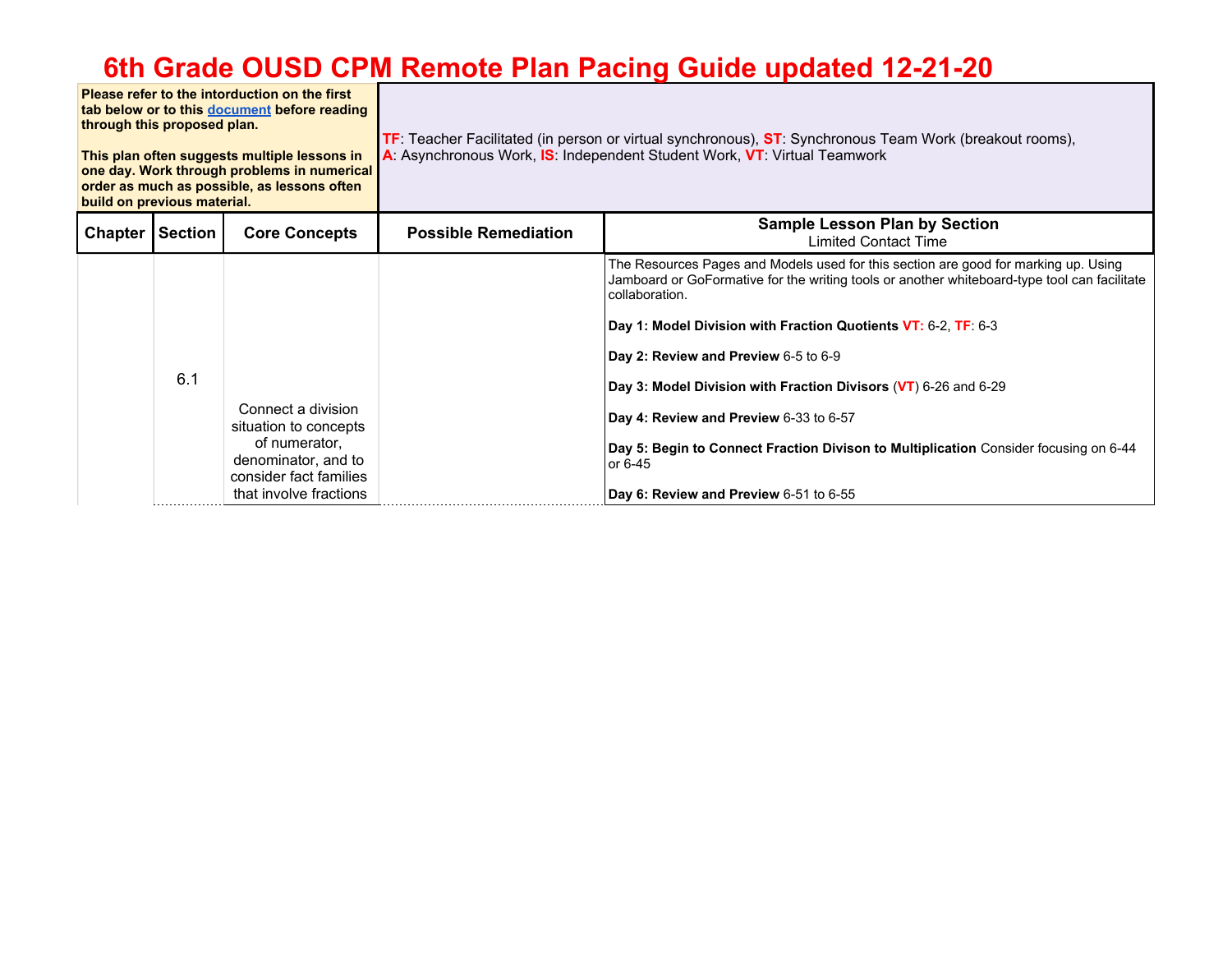**Please refer to the intorduction on the first tab below or to this document before reading through this proposed plan. This plan often suggests multiple lessons in one day. Work through problems in numerical order as much as possible, as lessons often build on previous material. TF**: Teacher Facilitated (in person or virtual synchronous), **ST**: Synchronous Team Work (breakout rooms), **A**: Asynchronous Work, **IS**: Independent Student Work, **VT**: Virtual Teamwork Chapter Section Core Concepts **Possible Remediation Chapter Sample Lesson Plan by Section** Limited Contact Time 6 6.2 Understand what algebra tiles represent and use them to model, write, and simplify algebraic expressions **Day 1: Order of Operations A: 6-62 and Parent Guide 6.2.1 Day 2: Review and Preview** 6-69 to 6-73 **Day 3: Order of Operations (Trapezoid)** VT: 6-63 to 6-65 **Day 4 Review and Preview** 6-74 to 6-78 **Day 5: Intro To Algebra Tiles** VT 6-80 to 6-82, desmos activity option **Day 6 Review and Preview** 6-86 to 6-90 **Day 7 Algebra Tiles** 6-94 or Sharing Tab Google Slides Activity with Class **Day 8: Algebra Tiles** Practice Parent Guide 6.2.3 Practice Consider using Goformative. **Day 9: Equivalent Expressions. (**TF);6-101, 6-102T);If students are already good at combining like terms, you could emphasize vocabulary. **Day 10 Review and Preview** 6-106 to 6-110 **Day 11: Evaluate Expressions** (TF); 6-111 or Desmos Activity found in sharing tab of CPM. **Day 12 Review and Preview** 6-115 to 6-119  $7.1$  Using rates and unit rates **Day 1 Rates:** TF/VT 7-1 & 7-2, If students are doing well with rates, consider doing either 7.1.2 or 7.1.3 as a class, or assigning that work asynchronously **Day 2 Review and Preview** 7-9 to 7-13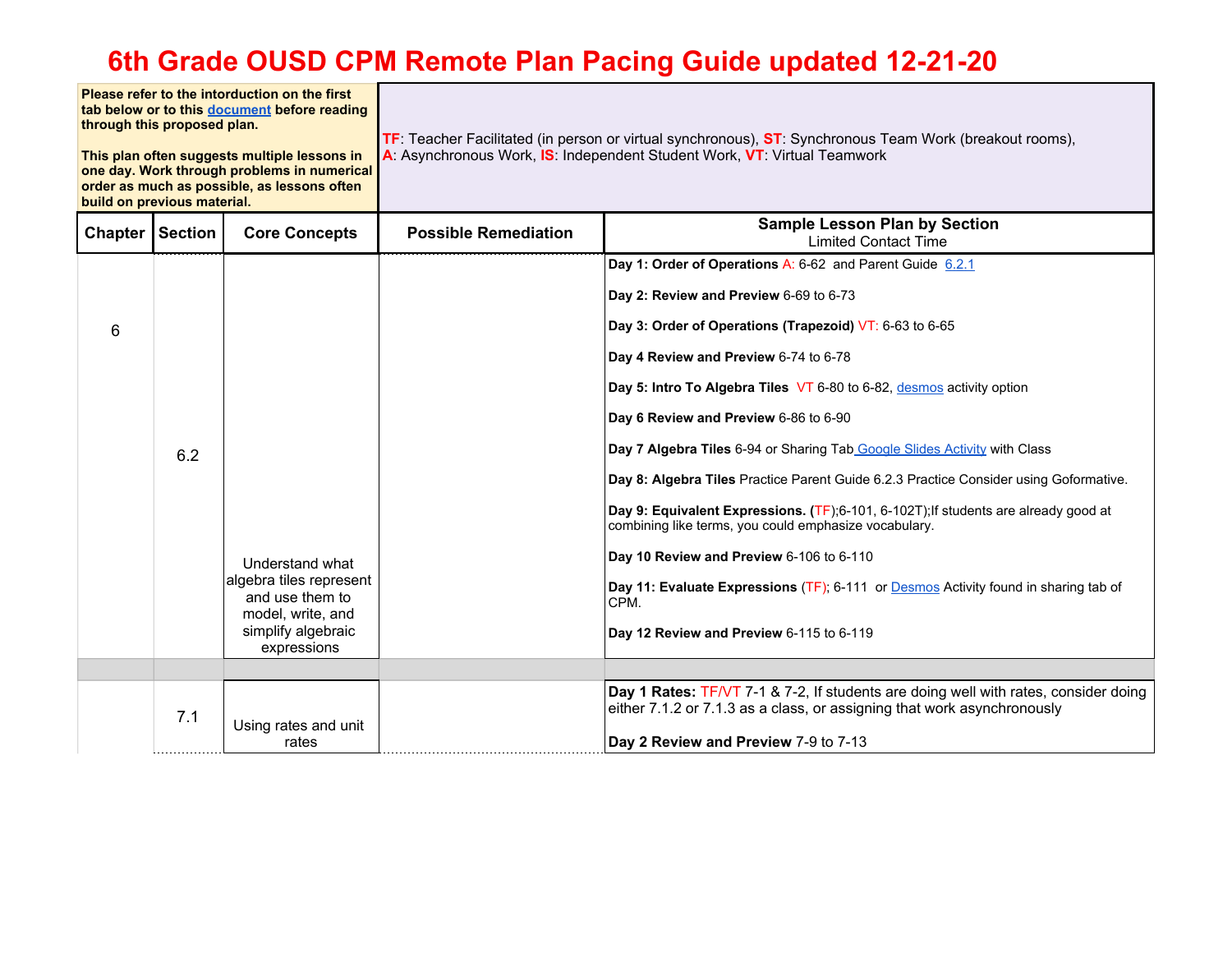| Please refer to the intorduction on the first<br>tab below or to this document before reading<br>through this proposed plan.<br>This plan often suggests multiple lessons in<br>one day. Work through problems in numerical<br>order as much as possible, as lessons often<br>build on previous material. |     |                                                                                              | TF: Teacher Facilitated (in person or virtual synchronous), ST: Synchronous Team Work (breakout rooms),<br>A: Asynchronous Work, IS: Independent Student Work, VT: Virtual Teamwork |                                                                                                                                                                                                                                                                                                                                                                                      |
|-----------------------------------------------------------------------------------------------------------------------------------------------------------------------------------------------------------------------------------------------------------------------------------------------------------|-----|----------------------------------------------------------------------------------------------|-------------------------------------------------------------------------------------------------------------------------------------------------------------------------------------|--------------------------------------------------------------------------------------------------------------------------------------------------------------------------------------------------------------------------------------------------------------------------------------------------------------------------------------------------------------------------------------|
| <b>Chapter   Section</b>                                                                                                                                                                                                                                                                                  |     | <b>Core Concepts</b>                                                                         | <b>Possible Remediation</b>                                                                                                                                                         | <b>Sample Lesson Plan by Section</b><br><b>Limited Contact Time</b>                                                                                                                                                                                                                                                                                                                  |
|                                                                                                                                                                                                                                                                                                           | 7.2 | <b>Fraction Division</b><br>Algorithm                                                        |                                                                                                                                                                                     | Day 1 Strategies for Dividing Fractions: TF/VT 7-35 and 7-36. Skip 7.2.2 or use<br>for remediation.<br>Day 2: Review and Preview 7-44 to 7-48<br>Day 3 Division with Fractions and Decimals: TF/VT 7-57 to 7-61<br>Day 4: Review and Preview 7-64 to 7-68<br>Day 5 Fraction Division as Ratios: 7-69 Independent or Partners/Virtual Teams<br>Day 6: Review and Preview 7-44 to 7-78 |
|                                                                                                                                                                                                                                                                                                           | 7.3 | Modeling Inverse<br>Operations and the<br><b>Distributive Property</b><br>with Algebra Tiles |                                                                                                                                                                                     | Skip, or select only problems you need to meet required standards.                                                                                                                                                                                                                                                                                                                   |
|                                                                                                                                                                                                                                                                                                           |     |                                                                                              |                                                                                                                                                                                     |                                                                                                                                                                                                                                                                                                                                                                                      |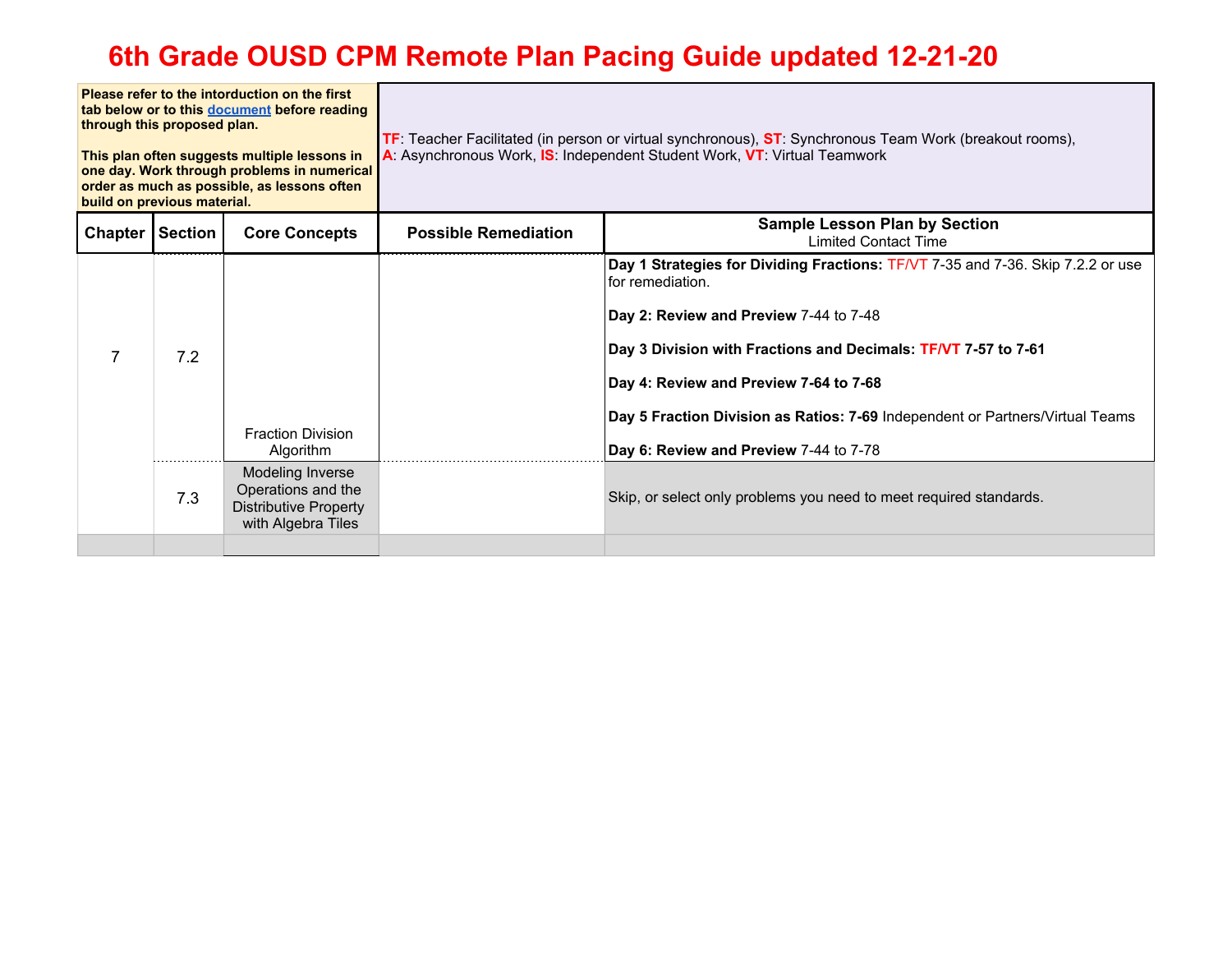| Please refer to the intorduction on the first<br>tab below or to this document before reading<br>through this proposed plan.<br>This plan often suggests multiple lessons in<br>one day. Work through problems in numerical<br>order as much as possible, as lessons often<br>build on previous material. |     |                                                                        | TF: Teacher Facilitated (in person or virtual synchronous), ST: Synchronous Team Work (breakout rooms),<br>A: Asynchronous Work, IS: Independent Student Work, VT: Virtual Teamwork |                                                                                                                                                                                                                                                                                                                                                                                                                                                                                                                                                                                                                                                                                       |  |
|-----------------------------------------------------------------------------------------------------------------------------------------------------------------------------------------------------------------------------------------------------------------------------------------------------------|-----|------------------------------------------------------------------------|-------------------------------------------------------------------------------------------------------------------------------------------------------------------------------------|---------------------------------------------------------------------------------------------------------------------------------------------------------------------------------------------------------------------------------------------------------------------------------------------------------------------------------------------------------------------------------------------------------------------------------------------------------------------------------------------------------------------------------------------------------------------------------------------------------------------------------------------------------------------------------------|--|
| Chapter   Section                                                                                                                                                                                                                                                                                         |     | <b>Core Concepts</b>                                                   | <b>Sample Lesson Plan by Section</b><br><b>Possible Remediation</b><br><b>Limited Contact Time</b>                                                                                  |                                                                                                                                                                                                                                                                                                                                                                                                                                                                                                                                                                                                                                                                                       |  |
| 8                                                                                                                                                                                                                                                                                                         | 8.1 | Understand how<br>mean, median, and<br>range describe a set<br>of data |                                                                                                                                                                                     | Emphasize the concept of a distribution and the usefulness of summary measures<br>over calculating them by hand. Have students submit their family data before you<br>begin the chapter.<br><b>Day 1 Mean: TF/VT 8-1, 8-3, 8-4. Use this A Desmos Activity to reinforce the</b><br>concept of mean.<br>Day 2: Review and Preview 8-7 to 8-11<br>Day 3: Median or Mean VT Desmos Activity<br>Day 4: Review and Preview 8-20 to 8-24<br>Day 5: Shape and Spread 8-35 to introduce shape vocabulary. Provide quick<br>access to data sets, calculations, graphs<br>Day 6: Review and Preview 8-39 to 8-43<br>Day 7 Box Plots Parent Guide 8.1.4<br>Day 8 Review and Preview 8-51 to 8-55 |  |
|                                                                                                                                                                                                                                                                                                           | 8.2 | <b>Statistical Questions</b>                                           |                                                                                                                                                                                     | Day 1: Statistical Questions 8-71<br>Day 2: Review and Preview 8-74 to 8-78                                                                                                                                                                                                                                                                                                                                                                                                                                                                                                                                                                                                           |  |
|                                                                                                                                                                                                                                                                                                           | 8.3 | Multiplication<br>Equations                                            |                                                                                                                                                                                     | <b>Skip</b>                                                                                                                                                                                                                                                                                                                                                                                                                                                                                                                                                                                                                                                                           |  |
|                                                                                                                                                                                                                                                                                                           |     |                                                                        |                                                                                                                                                                                     |                                                                                                                                                                                                                                                                                                                                                                                                                                                                                                                                                                                                                                                                                       |  |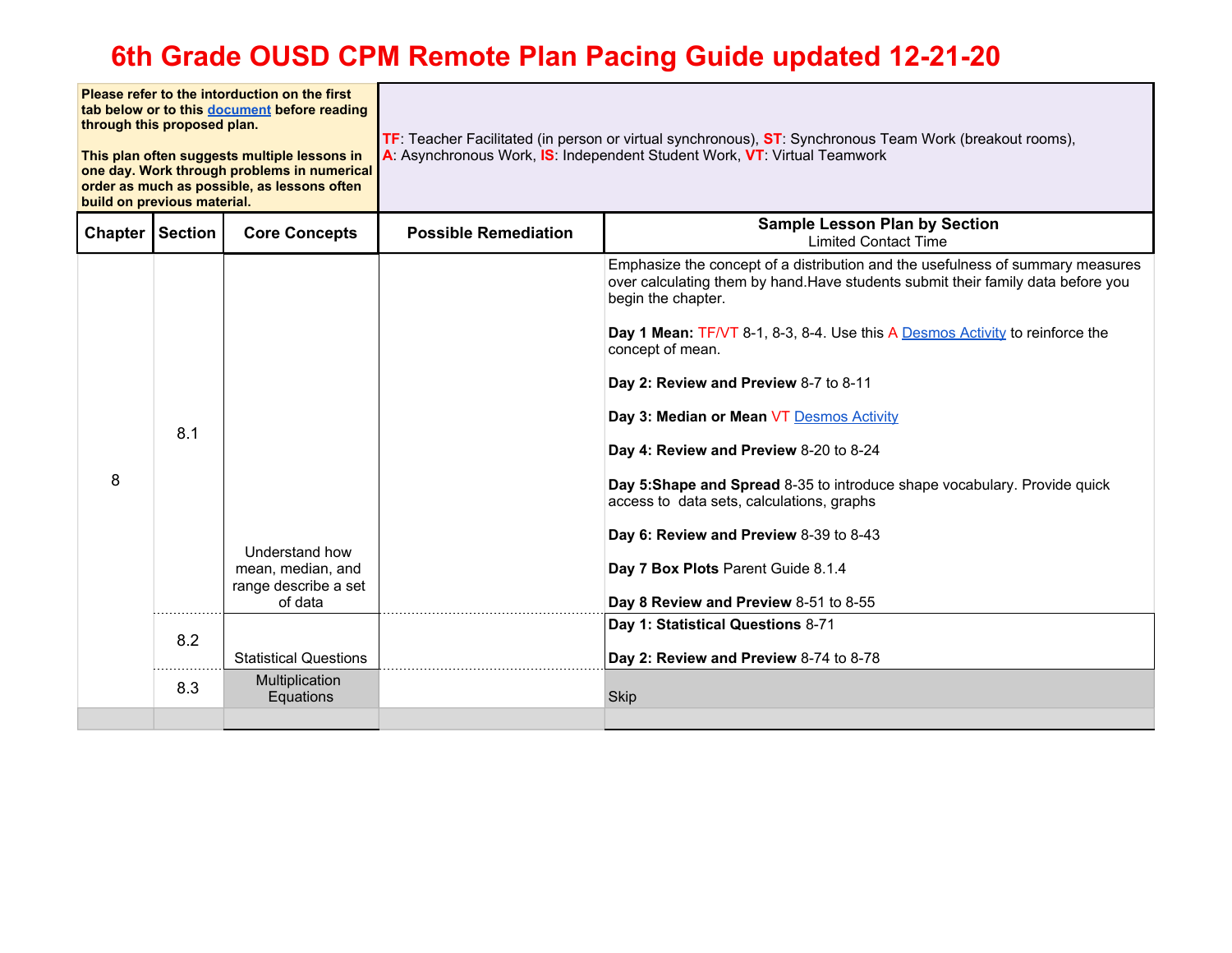| Please refer to the intorduction on the first<br>tab below or to this document before reading<br>through this proposed plan.<br>This plan often suggests multiple lessons in<br>one day. Work through problems in numerical<br>order as much as possible, as lessons often<br>build on previous material. |            |                                                                                                                                                                                           | TF: Teacher Facilitated (in person or virtual synchronous), ST: Synchronous Team Work (breakout rooms),<br>A: Asynchronous Work, IS: Independent Student Work, VT: Virtual Teamwork |                                                                                                                                                                                                                                                                                                                                                                                                                                                                                                                                                                                                                                                                                                                           |
|-----------------------------------------------------------------------------------------------------------------------------------------------------------------------------------------------------------------------------------------------------------------------------------------------------------|------------|-------------------------------------------------------------------------------------------------------------------------------------------------------------------------------------------|-------------------------------------------------------------------------------------------------------------------------------------------------------------------------------------|---------------------------------------------------------------------------------------------------------------------------------------------------------------------------------------------------------------------------------------------------------------------------------------------------------------------------------------------------------------------------------------------------------------------------------------------------------------------------------------------------------------------------------------------------------------------------------------------------------------------------------------------------------------------------------------------------------------------------|
| <b>Chapter   Section</b>                                                                                                                                                                                                                                                                                  |            | <b>Core Concepts</b>                                                                                                                                                                      | <b>Possible Remediation</b>                                                                                                                                                         | <b>Sample Lesson Plan by Section</b><br><b>Limited Contact Time</b>                                                                                                                                                                                                                                                                                                                                                                                                                                                                                                                                                                                                                                                       |
| 9                                                                                                                                                                                                                                                                                                         | 9.1<br>9.2 | Volume is the number<br>of cubic units in an<br>object, surface area is<br>the area of all outer<br>faces.<br>Benchmark percents<br>can be used to<br>calculate more<br>complex percents. |                                                                                                                                                                                     | Day 1 Volume of a Rectangular Prism: VT/TF 9-1 to 9-3, or A/VT Shape<br>Visualization activities.<br>Day 2: Review and Preview 9-10 to 9-14<br>Day 3 Surface Area: VT/TF Investigate Surface Area through 9-19 and 9-20,<br>and/or investigating boxes.<br>Day 4 Review and Preview 9-24 to 9-28<br>Day 1 Multiplicative Growth and Percents: VT/TF 9-29 to 9-30.<br>Day 2: Review and Preview 9-35 to 9-39<br>Day 3 Composition and Decomposition of Percents: VT/TF 9-41, choose 9-42<br>or 9-43.<br>Day 4: Review and Preview 9-44 to 9-48<br>Day 5 Percent Discounts: VT 9-49<br>Day 6: Review and Preview 9-60 to 9-64<br>Day 7 Simple Interest and Tips: VT 9-70 and 9-71<br>Day 8: Review and Preview 9-75 to 9-79 |
|                                                                                                                                                                                                                                                                                                           |            |                                                                                                                                                                                           |                                                                                                                                                                                     |                                                                                                                                                                                                                                                                                                                                                                                                                                                                                                                                                                                                                                                                                                                           |
| Course<br>Closure                                                                                                                                                                                                                                                                                         |            |                                                                                                                                                                                           |                                                                                                                                                                                     |                                                                                                                                                                                                                                                                                                                                                                                                                                                                                                                                                                                                                                                                                                                           |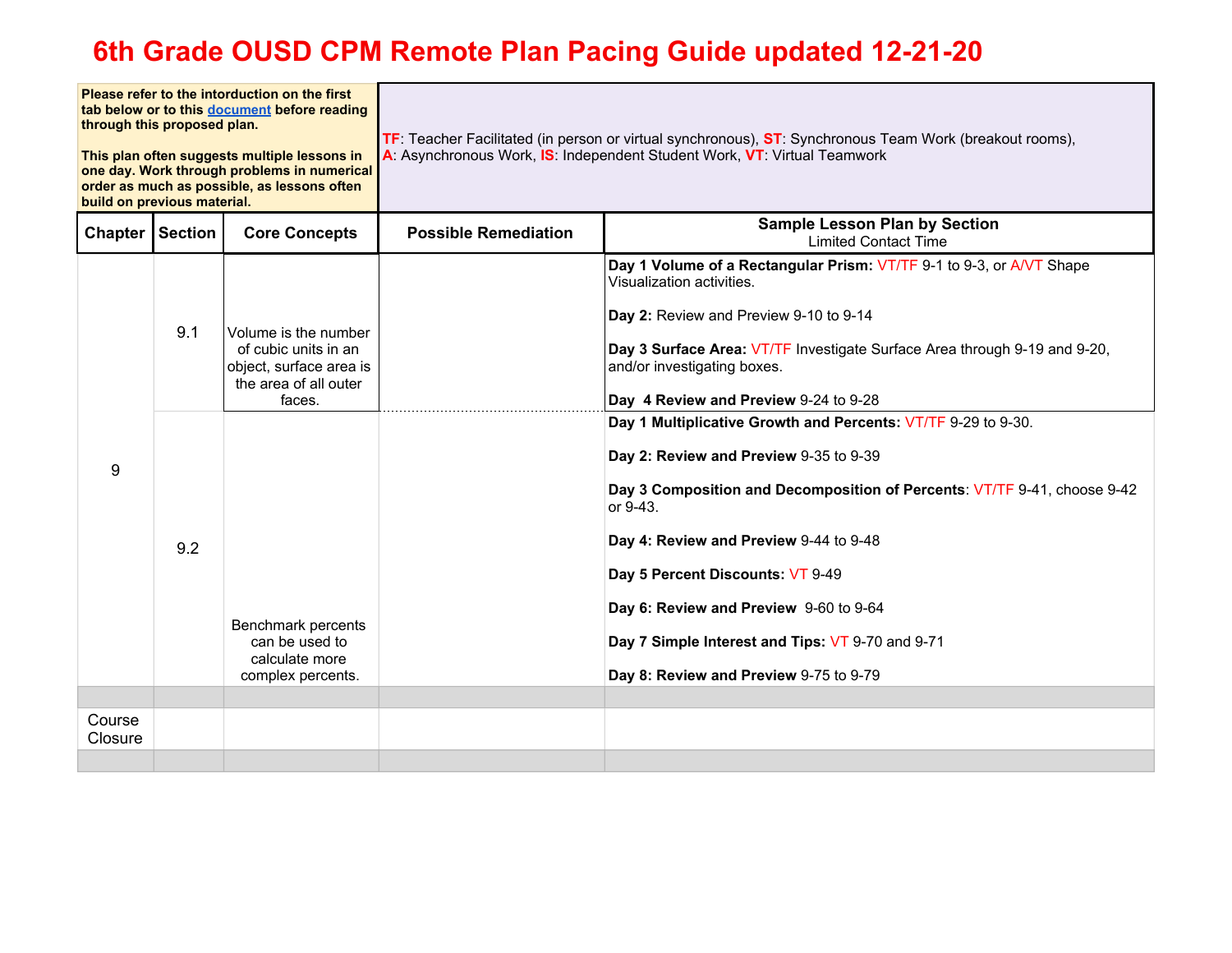#### **6th Grade OUSD CPM Block Schedule Introduction 08/2020**

#### *Core Connections 1* **Block Schedule Pacing Guide**

#### *Notes about the Block Schedule Pacing Guide:*

- *These block period lessons are designed for a minimum of 70 minutes. Since they are based on two 45-minute lessons, it is important that students quickly start on class work so they have enough time to complete the core problems.*
- *Modifications and suggestions originate from teachers who have used the course. It is still expected that you will read the "Suggested Lesson Activity" notes in the Teacher Edition and use your own judgment about how to meet the needs of your students.*
- *Core Problems have sometimes been altered to reflect time constraints of the block schedule and possible overlap between lessons that will be done on the same day.*
- *Assigning uncompleted class work problems as homework is* **not** *advised.*
- *Further Guidance problems are not usually listed as Core Problems in this matrix. See the front matter for more information about how to use Further Guidance.*
- *When choosing the homework from the Review and Preview sections of combined lessons, this guide has suggested problems to skip. The suggested "Essential Homework" problems are listed so you do not have to assign every problem. You can add to this or modify it to meet the needs of your students. While you should try to assign as many of the homework problems as you can, assigning double homework each night is likely more than students can reasonably do. There is research that shows that too much homework can be counterproductive. (A summary of one study can be found at http://news.stanford.edu/news/2014/march/too-much-homework-031014.html). The farther into the program you get, the more important spaced practice becomes. Pay attention to the needs of your students when deciding on homework. Consider using the skipped problems as warm-up problems, formative assessments, etc. Remember, these are just suggestions.*
- *When there is an orphan half-day lesson you can choose to use the other half of the period for a team assessment, individual assessment for the previous chapter, to review concepts you see students struggling with, or to begin the next lesson. If you are moving through the course at a reasonably good pace, there may be enough days to assign some skipped homework problems during a half period or as part of closure to give students extra practice. This can be an opportunity for observing how your students are doing with specific topics.*
- *You will notice that individual assessments are often suggested several lessons into the next chapter. This is to allow students to consolidate their learning by completing the homework problems at the beginning of the next chapter. The guidelines about spiraling the assessment topics is important* for students moving through the course on a block schedule. If individual assessments are allowed to take more than half of a block period, there will *not be enough days to complete the curriculum.*
- *Often, a two-day lesson will include making a poster and a presentation or Gallery Walk. This can be challenging to accomplish in a single 70-minute period. To save some time, consider having students make the posters on their work paper and share them using a document camera.*
- *Chapter and Lesson Closure remain important.*
- *Try to follow the pacing guide closely. Remember, mastery happens over time.*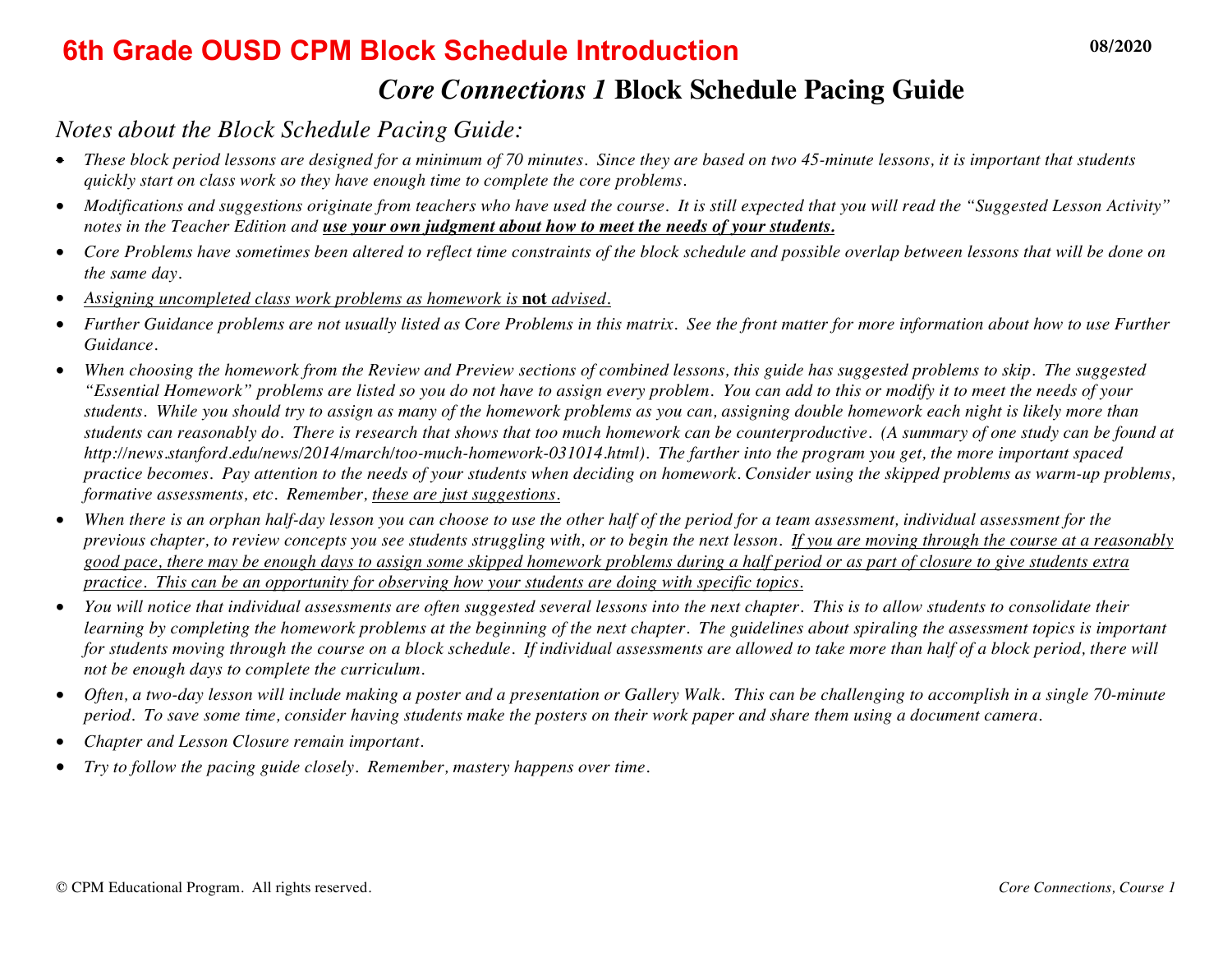## **6th Grade OUSD CPM Block Schedule Pacing Guide 08/2020**

It may be tempting to spend more time on this chapter than necessary. Remember, the goal is to get teams working together and engaged in problem solving. Be proactive in setting the pace for the class. The first two days include extra time for beginning of the semester schedule changes, classroom expectations, Team Roles, etc.

| <b>Lesson</b>          | <b>Block</b><br><b>Days</b> | <b>Lesson Objectives</b>                                        | <b>Suggested Lesson Adjustments / Comments</b>                                                                                                                                                                                               | <b>Core Problems</b> | <b>Essential</b><br><b>Homework</b>     |
|------------------------|-----------------------------|-----------------------------------------------------------------|----------------------------------------------------------------------------------------------------------------------------------------------------------------------------------------------------------------------------------------------|----------------------|-----------------------------------------|
| 1.1.1                  | $\mathbf{1}$                | Visualizing<br>Information                                      | You could answer the questions from problem 1-2 as a whole class<br>$\bullet$<br>activity to save time.<br>Do this lesson on the first day of school, even if you need to pass out<br>$\bullet$<br>papers or books, make announcements, etc. | $1-1$ and $1-2$      | $1-3$ to $1-4$                          |
| 1.1.2                  | $\mathbf{1}$                | 6.G.1 Perimeter and<br>Area Relationships                       | Be mindful of the objective here, specifically that students should be<br>$\bullet$<br>looking at relationships, not necessarily solving specifically for<br>perimeter and area. Give time for students to explore.                          | 1-5 and 1-9 (a)      | $1-10$ to $1-14$                        |
| 1.1.3                  | 1                           | Describing and<br><b>Extending Patterns</b>                     | You could use problem 1-15 as a participation quiz to get teams<br>$\bullet$<br>working and discussing together.                                                                                                                             | $1 - 15$             | 1-19 to $1-21$ ,                        |
| 1.1.4                  |                             | 6.SP.4 Representing<br>Data                                     | Lesson 1.1.4's objective is for students to explore data and ways to use<br>$\bullet$<br>it, so let the students spend time on problem 1-24.                                                                                                 | 1-24 and 1-25        | $1-28, 1-31$                            |
| 1.1.5                  | $\mathbf{1}$                | Making Sense of a<br>Logic Problem                              | This lesson can be a bit tricky for students (and teachers!) so use a<br>$\bullet$<br>whole day to let students begin to make sense of the concept. The<br>main goal is to have them try different ideas.                                    | 1-33 and 1-34        | 1-36 to $1-40$                          |
| 1.2.1                  |                             | 6.NS.4 Multiple<br>Representations                              | Students should spend time making different penny arrangements,<br>$\bullet$<br>comparing with other tables, and discussing what makes a good array.                                                                                         | 1-41 to 1-44         | 1-46 to 1-48,                           |
| 1.2.2                  | $\mathbf{1}$                | 6.NS.4 Representing<br>Comparison                               | They then begin to change the arrays into expressions, which is a<br>foundation for understanding order of operations.<br>Skip right to problem 1-52 and have students write expressions from<br>their penny arrays (from problem 1-44).     | $1-52$ to $1-55$     | $1-50, 1-57,$<br>$1-60$                 |
| 1.2.3                  | $\mathbf{1}$                | 6.NS.4 Characteristics<br>of Numbers                            | This lesson builds on the penny array investigations from Lessons<br>$\bullet$<br>1.2.1 and 1.2.2.                                                                                                                                           | 1-62 to $1-65$       | 1-68 to 1-72                            |
| 1.2.4                  | $\mathbf{1}$                | 6.NS.4, 6.EE.1<br>Products, Factors, and<br><b>Factor Pairs</b> | Problem 1-73 could be used as a quick warm-up; problems<br>$\bullet$<br>1-74 and 1-75 could be done as a whole class discussion. Do problems<br>1-76, 1-77, 1-78 to 1-81 (a) as group work and closure.                                      | 1-73 to 1-81         | 1-85 to 1-94<br>$1-93$<br>Checkpoint #1 |
| <b>Chapter Closure</b> |                             | Various Options                                                 |                                                                                                                                                                                                                                              |                      |                                         |

**Total: 7 block days plus optional time for Closure and Assessment**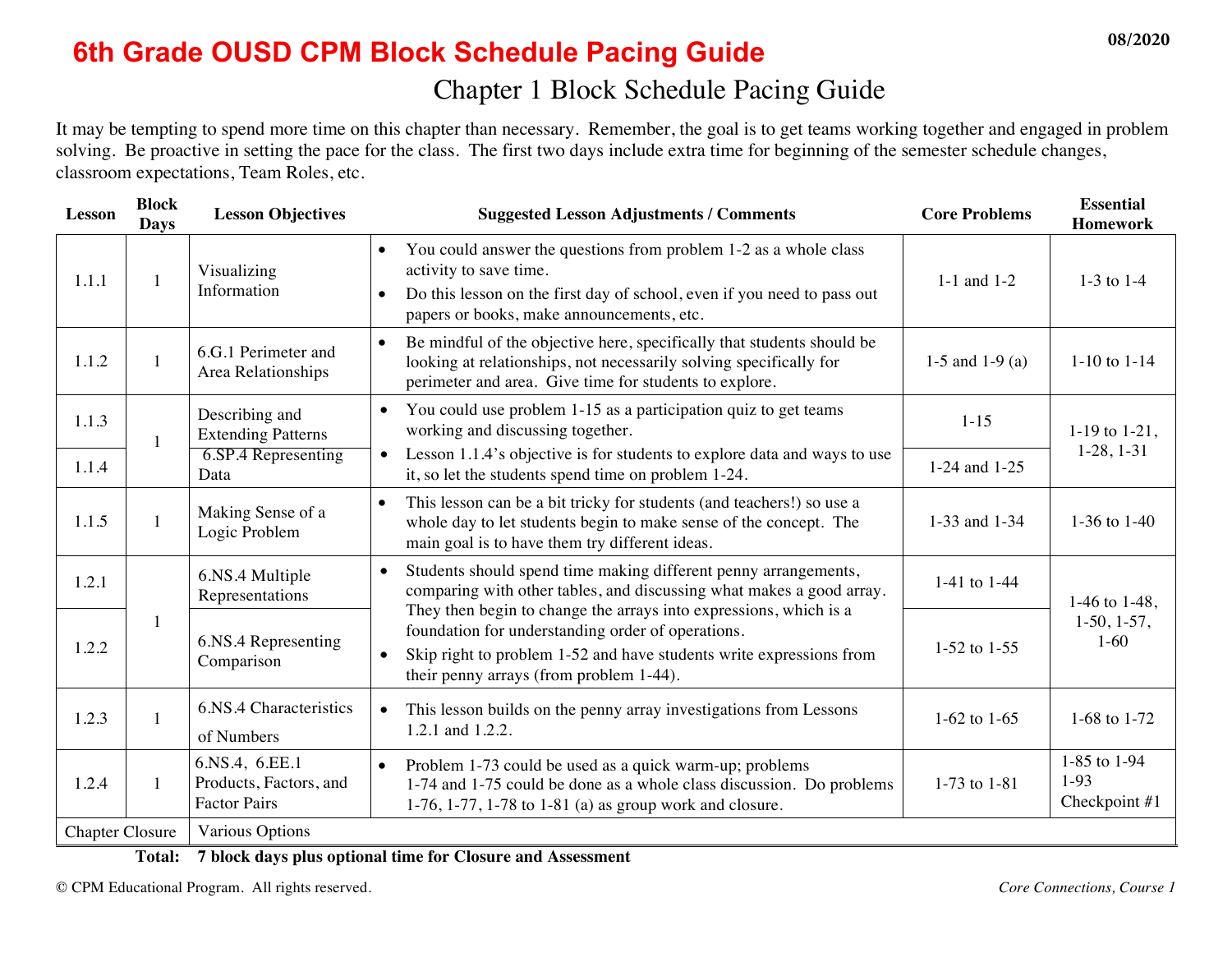## **6th Grade OUSD CPM Block Schedule 08/2020**

| Lesson                 | <b>Block</b><br><b>Days</b> | <b>Lesson Objectives</b>                                              | <b>Suggested Lesson Adjustments / Comments</b>                                                                                                                                            | <b>Core Problems</b> | <b>Essential</b><br><b>Homework</b>                |
|------------------------|-----------------------------|-----------------------------------------------------------------------|-------------------------------------------------------------------------------------------------------------------------------------------------------------------------------------------|----------------------|----------------------------------------------------|
| 2.1.1                  |                             | 6.SP.4 Dot Plots<br>and Bar Graphs                                    | Problem 2-11 is a great problem to break up the day, could use                                                                                                                            | $2-1$ and $2-2$      | $2-6, 2-9, 2-10,$                                  |
| 2.1.2                  | -1                          | 6.SP.4 Histograms and<br>Stem-and-Leaf Plots                          | problem 2-5 and/or problem 2-14 as a closure activity.                                                                                                                                    | $2-11$ to $2-13$     | $2-16, 2-19$                                       |
| 2.2.1                  | $\mathbf{1}$                | 6.G.1 Exploring Area                                                  | Problem 2-22 is a fun activity, use the resource page to help students                                                                                                                    | $2 - 22$             | $2-27, 2-28, 2-34,$                                |
| 2.2.2                  |                             | 6.G.1 Square Units and<br>Area of Rectangles                          | structure their work.                                                                                                                                                                     | 2-29 to 2-32         | $2-37, 2-38$                                       |
| 2.2.3                  |                             | 6.G.1 Area and Perimeter •                                            | Problem 2-39 could be done as a whole class activity.                                                                                                                                     | 2-39 to 2-42         |                                                    |
| 2.3.1                  | $\mathbf{1}$                | preparation 6.EE.3 Using<br>Rectangles to Multiply                    | Students could be confused by problems 2-52 and 2-53, possibly start<br>at problem 2-54 and then go back and compare this to the strategies<br>used in the two earlier problems.          | $2 - 54$             | $2-46, 2-49, 2-55,$<br>$2-56, 2-59$                |
| 2.3.2                  |                             | 6.EE.3 Using Generic<br>Rectangles                                    | This is the first full lesson on generic rectangles, which is an important<br>thread in this and later CPM courses. Take the whole day to let<br>students explore and practice this idea. | 2-60 to $2-62$       | 2-65 to 2-69                                       |
| 2.3.3                  |                             | 6.NS.4 Generic<br>Rectangles and the<br><b>Greatest Common Factor</b> | Students are using generic rectangle to explore GCF and the<br>$\bullet$<br>Distributive Property. Allow for exploration time on problems 2-71<br>and 2-82.                               | 2-70 to 2-72         | $2-75, 2-76, 2-79,$<br>$2 - 86$<br>2-90 Checkpoint |
| 2.3.4                  |                             | 6.EE.3 Distributive Property                                          |                                                                                                                                                                                           | 2-80 to 2-82         | #2                                                 |
| <b>Chapter Closure</b> |                             | Various Options                                                       |                                                                                                                                                                                           |                      |                                                    |

## Chapter 2 Block Schedule Pacing Guide

**Total: 5 block days plus optional time for Closure and Assessment**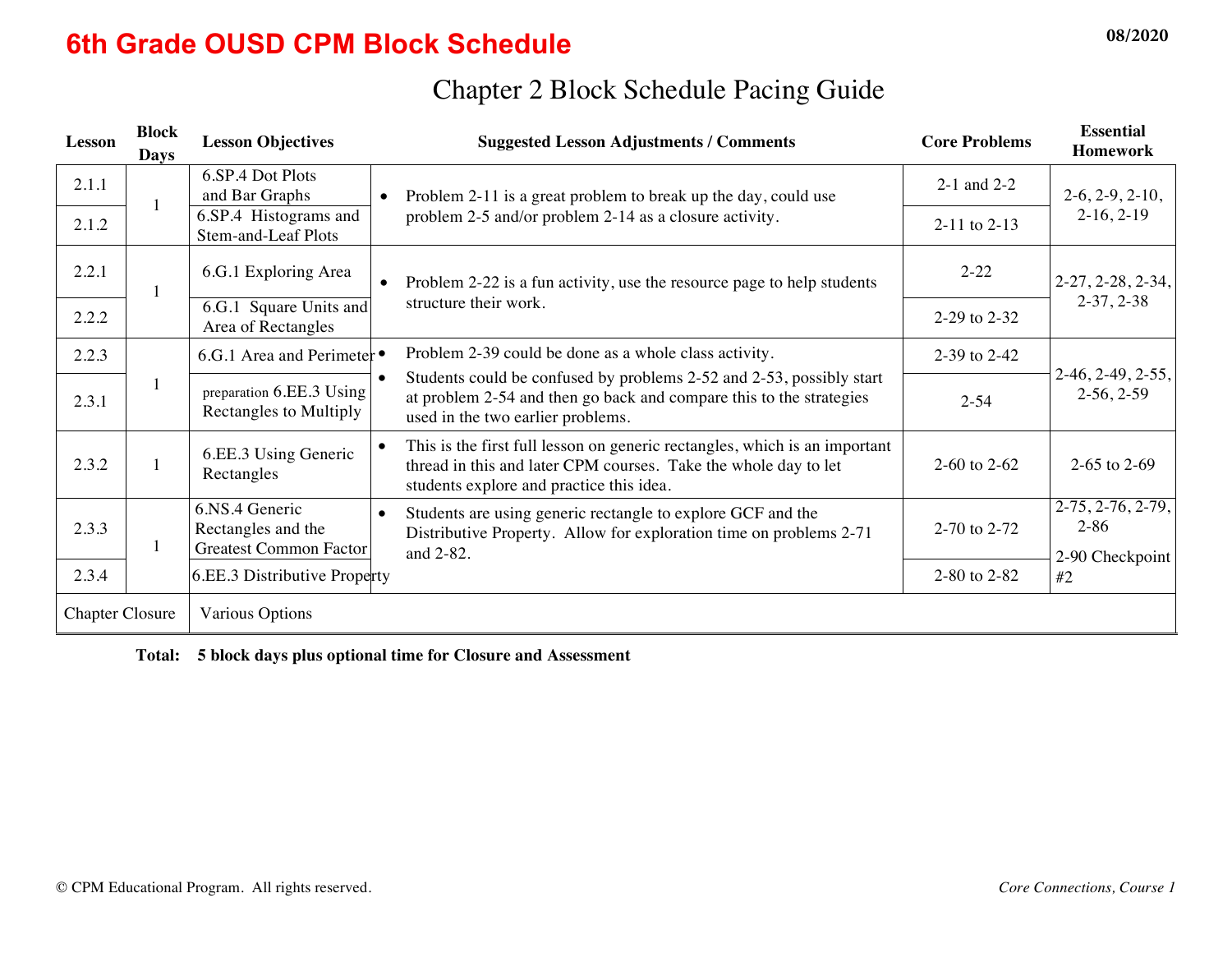# **6th Grade OUSD CPM Block Schedule**

## Chapter 3 Block Schedule Pacing Guide

| Lesson                 | <b>Block</b><br><b>Days</b> | <b>Lesson Objectives</b>                                                 | <b>Suggested Lesson Adjustments / Comments</b>                                                                                                                                                                                                                               | <b>Core Problems</b> | <b>Essential</b><br><b>Homework</b>        |
|------------------------|-----------------------------|--------------------------------------------------------------------------|------------------------------------------------------------------------------------------------------------------------------------------------------------------------------------------------------------------------------------------------------------------------------|----------------------|--------------------------------------------|
| 3.1.1                  |                             | preparation 6.RP.3c Using<br>the Multiplicative Identity                 | Spend more time on this lesson if students need more basic review of<br>$\bullet$<br>fractions, less if they have a more solid understanding.                                                                                                                                | $3-3$ to $3-8$       | $3-12, 3-13,$                              |
| 3.1.2                  | $\mathbf{1}$                | 6.R.3c Portions as Percents                                              | Students may need help clarifying the percent ruler from problem<br>3-27. Show them that 100% is $\frac{40}{40}$ , so they build the understanding of one whole. Problem 3-28 can be a whole class closure to save time.                                                     | 3-22 to 3-27         | $3-16, 3-31,$<br>$3 - 33$                  |
| 3.1.3                  | $\mathbf{1}$                | preparation 6.NS.3<br>Connecting Percents with<br>Decimals and Fractions | This is a 2-day lesson in a traditional schedule, use as written but in<br>$\bullet$<br>one block period.<br>Problem 3-39 has many practice sub-problems, try splitting them up<br>$\bullet$<br>and using a STTS instead of having every team solve every part.              | 3-36 to 3-42         | $3-45, 3-46,$<br>$3-50, 3-52,$<br>$3 - 54$ |
| 3.1.4                  |                             | 6.NS.3 Multiple<br>Representations of a<br>Portion                       | Problem 3-58 could be done in teams or in groups, assigning each<br>$\bullet$<br>team only 1 or 2 parts to check for understanding.<br>Problem 3-61 is a Learning Log that could be used as a closure<br>$\bullet$                                                           | 3-55 and 3-58        | $3-62, 3-64,$                              |
| 3.1.5                  | 1                           | preparation 6.RP.3c<br>Completing the Web                                | activity.<br>Problem 3-67 could be done as guided practice/whole class, or just<br>focus on parts (d) and (e). Problem 3-69 could also be done with a<br>Hot Potato or as a Jigsaw.                                                                                          | 3-67 to 3-69         | $3-73, 3-74,$<br>$3 - 77$                  |
| 3.1.6                  | 0.5                         | 6.RP.1<br><b>Investigating Ratios</b>                                    | Problem 3-80 could be a whole class discussion or a way to check for<br>understanding as you circulate.<br>Use the rest of this day for a formative assessment of your choice.<br>$\bullet$                                                                                  | 3-78 to 3-82         | 3-84 to 3-88                               |
| 3.2.1                  |                             | 6.NS.6a Addition,<br>Subtraction, and Opposites                          | Problem 3-89 could be done as a warm-up problem. Keep the lesson<br>$\bullet$<br>objective in mind, this is just recognizing opposites and connecting<br>this with movement along a number line.                                                                             | 3-90 to 3-92         | $3-94, 3-96,$                              |
| 3.2.2                  | $\mathbf{1}$                | 6.NS.3, 6.NS.5<br><b>Locating Negative</b><br>Numbers                    | For problems 3-103 and 3-104, use your discretion. Students may not<br>$\bullet$<br>need to do all of the parts of problem 3-103 and can move on or<br>students may not be ready for problem 3-104 and may need more<br>practice with the simpler problems in problem 3-103. | 3-99 to 3-104        | 3-97, 3-106,<br>3-108, 3-109               |
| 3.2.3                  |                             | 6.NS.7 Absolute Value                                                    | Problem 3-111 could be a quick class warm up problem, problem<br>$\bullet$<br>3-115 can be used as a formative assessment.                                                                                                                                                   | 3-112 to 3-114       | 3-118, 3-119,<br>3-128, 3-129,             |
| 3.2.4                  | $\mathbf{1}$                | 6.NS.6 Length on a<br>Coordinate Graph                                   | Students may need a refresher on locating points on a coordinate grid.<br>$\bullet$<br>In that case, do problem 3-123. You could skip problem 3-126 if you<br>run short on time.                                                                                             | 3-124 to 3-127       | $3 - 132$<br>Checkpoint #3                 |
| <b>Chapter Closure</b> |                             | Various Options                                                          |                                                                                                                                                                                                                                                                              |                      |                                            |

#### **Total: 5.5 block days plus optional time for Closure and Assessment**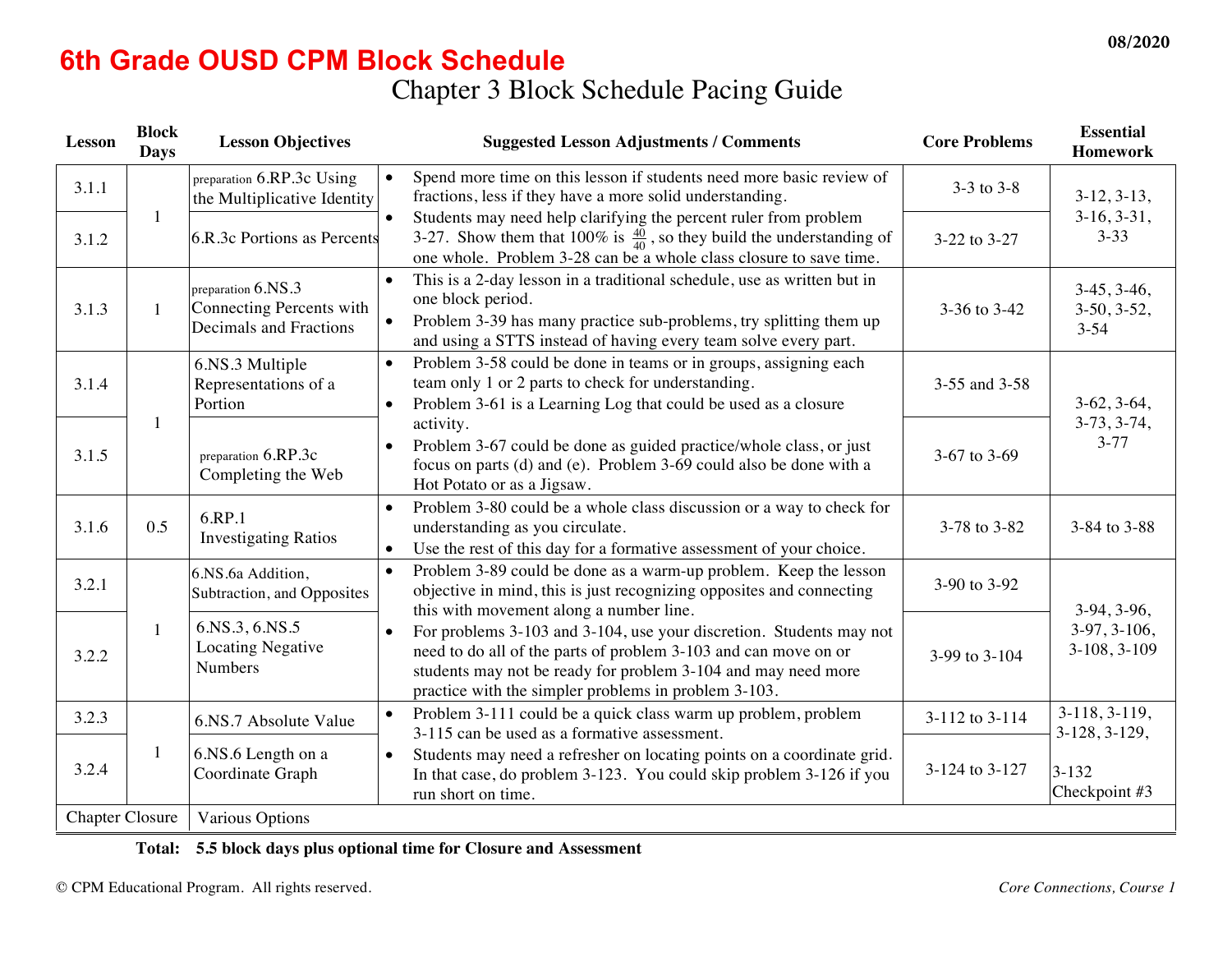## **6th Grade OUSD CPM Block Schedule 08/2020 08/2020**

Chapter 4 Block Schedule Pacing Guide

| Lesson                 | <b>Block</b><br><b>Days</b> | <b>Lesson Objectives</b>                                        | <b>Suggested Lesson Adjustments / Comments</b>                                                                                                                                           | <b>Core Problems</b> | <b>Essential</b><br><b>Homework</b> |
|------------------------|-----------------------------|-----------------------------------------------------------------|------------------------------------------------------------------------------------------------------------------------------------------------------------------------------------------|----------------------|-------------------------------------|
| 4.1.1                  |                             | 6.EE.2 Introduction to<br>Variables                             | Problems 4-1 through 4-3 should be mostly review and go fairly<br>quickly.                                                                                                               | 4-1 to 4-3           |                                     |
| 4.1.2                  | 1                           | preparation 6.EE.4, 6.EE.6<br>Writing Equivalent<br>Expressions | Problem 4-12 should be done as a whole class, and can be combined<br>with problem 4-13 (since students may suggest some of the strategies<br>on their own before they see problem 4-13). | $4-12$ to $4-14$     | $4-7, 4-8, 4-11,$<br>$4-16, 4-20$   |
| 4.1.3                  |                             | 6.EE.2, 6.EE.4, 6.EE.6 Using<br>Variables to Generalize         | This is a 2-day lesson in a traditional schedule, use as written but in<br>one block period.                                                                                             | 4-21 to $4-30$       | 4-35 to 4-37,<br>$4-39, 4-43$       |
| 4.2.1                  |                             | 6.RP.1 Enlarging Two-<br>Dimensional Shapes                     | Problem 4-52 could be used as a whole class discussion as an intro<br>problem for the whole day. You might choose to do Lesson 4.2.2 first,                                              | 4-44 and 4-45        |                                     |
| 4.2.2                  | 1                           | 6.RP.1 Enlarging and<br>Reducing Figures                        | then go back to Lesson 4.2.1 as they are closely related, and Lesson<br>4.2.1 could potentially fill up more time that you want it to if it is<br>taught first.                          | 4-52 to $4-54$       | $4-47, 4-50,$<br>4-58 to 4-60       |
| 4.2.3                  |                             | 6.RP.1 Enlargement and<br><b>Reduction Ratios</b>               | Problems 4-77 and 4-78 are good to do if you have time, but they<br>could also be used as a formative assessment or on a future summative                                                | 4-63 to 4-66         | $4-70, 4-73, 4-80$<br>to $4-82$     |
| 4.2.4                  |                             | 6.RP.1 Ratios in Other<br>Contexts                              | assessment.                                                                                                                                                                              | 4-76 and 4-77        | $4 - 81$                            |
| <b>Chapter Closure</b> |                             | <b>Various Options</b>                                          |                                                                                                                                                                                          |                      | Checkpoint $#4$                     |

**Total: 4 block days plus optional time for Closure and Assessment**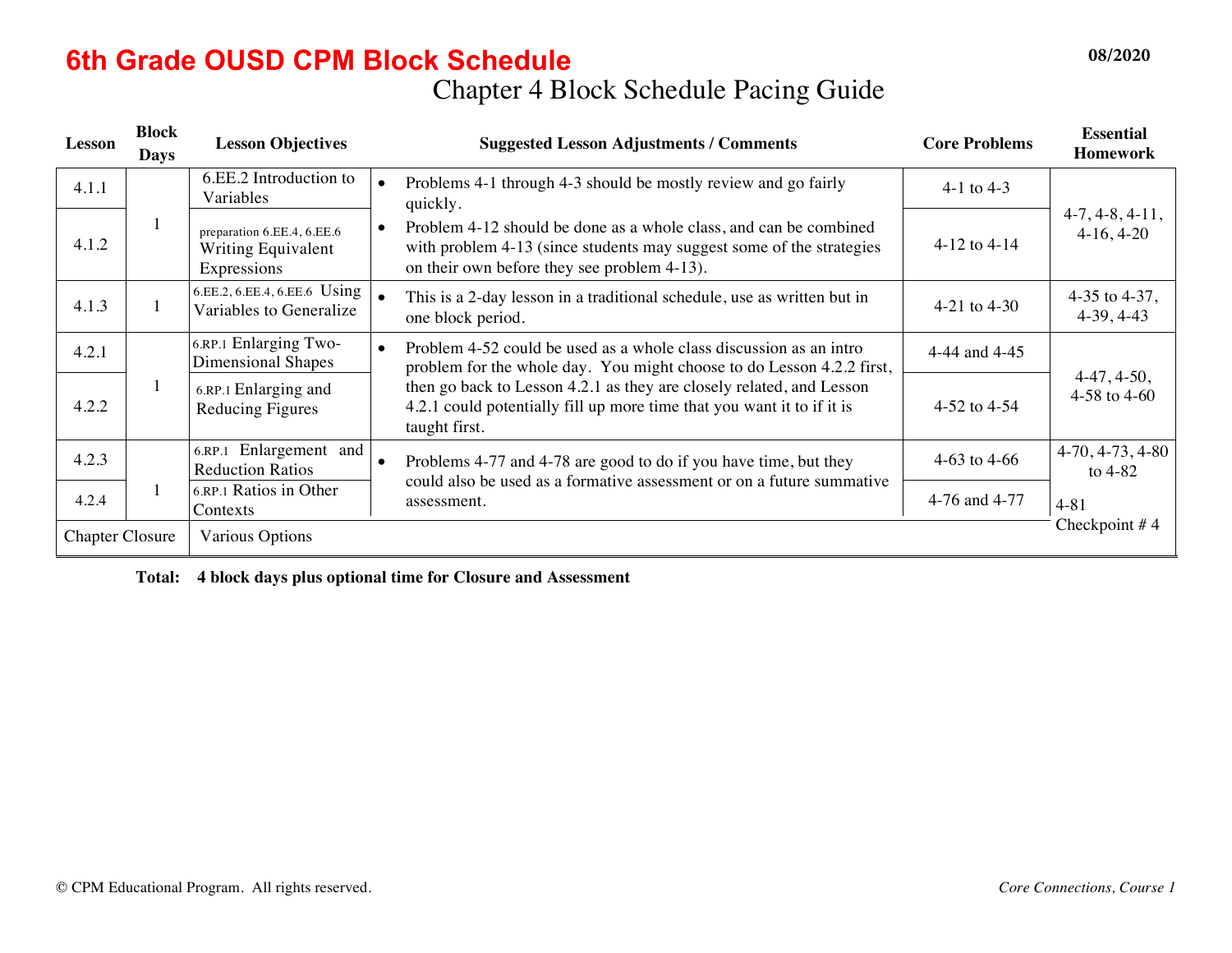#### Chapter 5 Block Schedule Pacing Guide **6th Grade OUSD CPM Block Schedule 08/2020**

| <b>Lesson</b>          | <b>Block</b><br><b>Days</b> | <b>Lesson Objectives</b>                                      | <b>Suggested Lesson Adjustments / Comments</b>                                                                                                                                                               | <b>Core Problems</b> | <b>Essential</b><br><b>Homework</b> |
|------------------------|-----------------------------|---------------------------------------------------------------|--------------------------------------------------------------------------------------------------------------------------------------------------------------------------------------------------------------|----------------------|-------------------------------------|
| 5.1.1                  | $\mathbf{1}$                | preparation 6.NS.1 Representing<br>Fraction Multiplication    | Problem 5-1 can be difficult for students to grasp, and it may need<br>$\bullet$                                                                                                                             | 5-1 and 5-3          | $5-4, 5-5, 5-7,$                    |
| 5.1.2                  |                             | preparation 6.NS.1<br>Describing Parts of Parts               | extra time. In that case, do problem 5-3 as extra practice with<br>students.                                                                                                                                 | 5-9 to 5-11          | $5-13, 5-14,$<br>$5 - 17$           |
| 5.1.3                  | $\mathbf{1}$                | preparation 6.NS.1<br><b>Calculating Parts of Parts</b>       | If you are running short on time, you could move on after only part (b)<br>of problem 5-20 for this lesson.                                                                                                  | 5-18 to 5-20         | $5-24, 5-25,$<br>$5-28, 5-34,$      |
| 5.1.4                  |                             | preparation 6.NS.1<br>Multiplying Mixed Numbers               | Be sure to focus on estimation and comparing multiplication strategies,<br>not just on "solving" the problems.                                                                                               | 5-29 to 5-32         | $5 - 36$                            |
| 5.2.1                  |                             | 6.RP.3 Making Sense of<br>Decimal Multiplication              | Problem 5-39 is a good discussion question, and can lead to students<br>$\bullet$<br>needing time to work through it and discuss in teams or as a whole                                                      | 5-39 to 5-42         | $5-49, 5-50,$                       |
| 5.2.2                  | $\mathbf{1}$                | preparation 6.NS.1<br>Fraction Multiplication<br>Number Sense | class. Allow time for this, as it can be very useful.<br>Be sure to use the resource page for problem 5-54, and if you cannot<br>get any further through the lesson, use problem 5-60 as closure.            | 5-53 and 5-54        | $5-52, 5-56,$<br>$5-62, 5-65$       |
| 5.3.1                  | $\mathbf{1}$                | 6.G.1 Rearranging Areas                                       | Problem 5-69 could be done as a Gallery Walk to close out one part of<br>$\bullet$                                                                                                                           | 5-68 to 5-69         | 5-72 to 5-74,                       |
| 5.3.2                  |                             | 6.G.1 Area of a Parallelogram                                 | the lesson and lead directly in to Lesson 5.3.2.                                                                                                                                                             | 5-76 and 5-78        | $5-80, 5-82$                        |
| 5.3.3                  | $\mathbf{1}$                | 6.G.1 Area of a Triangle                                      | Remember, the objective is not for students to simply memorize and<br>practice a given formula for area, but rather, to practice and develop<br>their own formulas from what they discover about the shapes. | 5-85 to 5-87         | 5-91 to 5-93,<br>$5-101, 5-105$     |
| 5.3.4                  |                             | 6.G.1 Area of a Trapezoid                                     | Problem 5-99 could be used as a team assessment or formative<br>assessment, if time allows.                                                                                                                  | 5-96 and 5-98        | $5 - 103$<br>Checkpoint #5          |
| <b>Chapter Closure</b> |                             | Various Options                                               |                                                                                                                                                                                                              |                      |                                     |
| 5.4                    | $\mathbf{1}$                | Mid-Course Reflection<br>Activities                           | These are optional, but highly suggested. See teacher notes for ideas<br>and choose one activity.                                                                                                            |                      |                                     |

**Total: 6 block days plus optional time for Closure and Assessment**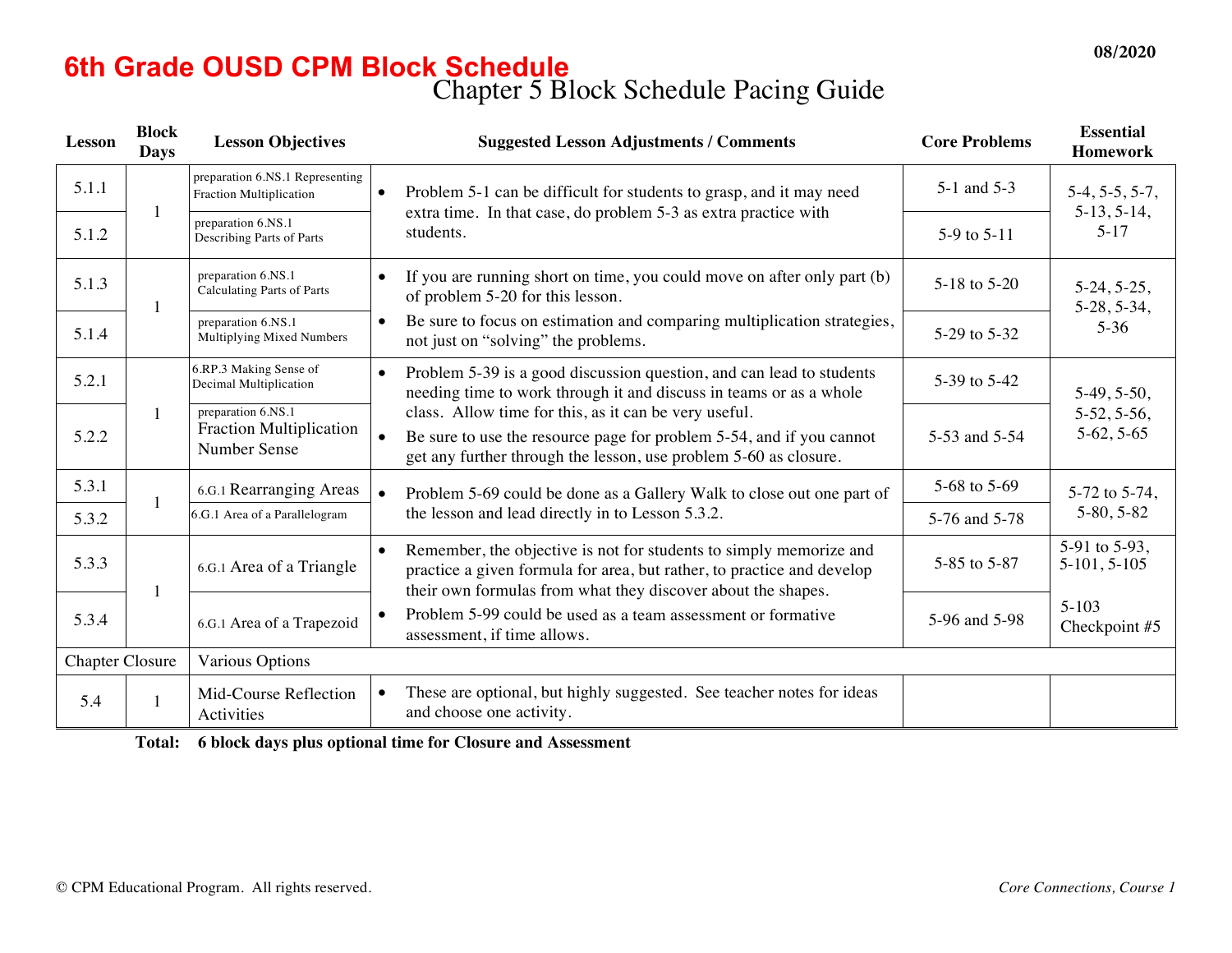## Chapter 6 Block Schedule Pacing Guide **6th Grade OUSD CPM Block Schedule 08/2020**

| Lesson                 | <b>Block</b><br><b>Days</b> | <b>Lesson Objectives</b>                                         | <b>Suggested Lesson Adjustments / Comments</b>                                                                                                              | <b>Core Problems</b> | <b>Essential</b><br><b>Homework</b> |
|------------------------|-----------------------------|------------------------------------------------------------------|-------------------------------------------------------------------------------------------------------------------------------------------------------------|----------------------|-------------------------------------|
| 6.1.1                  |                             | preparation 6.NS.1<br>Dividing                                   | This is a 2-day lesson in a traditional schedule, use as written but in<br>one block period.                                                                | $6-1$ to $6-3$       | $6-5, 6-6, 6-10,$<br>$6-13$         |
| 6.1.2                  |                             | 6.NS.1 Fractions as<br><b>Division Problems</b>                  | Use problem 6-15 as a lesson launch, and possibly with only verbal<br>answers. Use problems 6-26 to 6-28 for students that need further                     | 6-17 to 6-19         | $6-21, 6-22, 6-34,$                 |
| 6.1.3                  | 1                           | 6.NS.1 Problem Solving<br>with Division                          | guidance before tackling problem 6-29. Use problem 6-30 for students<br>who are ready for an additional challenge.                                          | $6 - 29$             | $6 - 38$                            |
| 6.1.4                  | 1                           | 6.NS.1 Solving Problems<br><b>Involving Fraction</b><br>Division | This is a 2-day lesson in a traditional schedule, use as written but in<br>one block period.                                                                | 6-43 to 6-50         | $6-52, 6-56, 6-58$<br>to $6-60$     |
| 6.2.1                  |                             | 6.EE.2 Order of Operations                                       | This is a 2-day lesson in a traditional schedule, use as written but in<br>one block period.                                                                | 6-61 to 6-67         | $6-69, 6-71, 6-73,$<br>$6-75, 6-77$ |
| 6.2.2                  |                             | 6.EE.6 Area of a<br>Rectangular Shape                            | In this lesson, students will use algebra tiles. Since these may be new<br>$\bullet$<br>for students, give them some time to explore and be sure to discuss | 6-80 to 6-83         | $6-86, 6-88, 6-96,$                 |
| 6.2.3                  |                             | 6.EE.3 Naming Perimeters of<br>Algebra Tiles                     | ground rules for how they are to be used. This can be done at the same<br>time as problem 6-80.                                                             | 6-92 to 9-94         | $6-99, 6-100$                       |
| 6.2.4                  |                             | 6.EE.3 Combining Like<br><b>Terms</b>                            | Use the dynamic tool as a whole class for problem 6-111.                                                                                                    | 6-101 to 6-103 (a)   | $6-106, 6-110,$                     |
| 6.2.5                  |                             | 6.EE.1 Evaluating<br>Algebraic Expressions                       | Problem 6-113 could be used as an exit slip or as a team assessment<br>question.                                                                            | 6-111 to 6-113       | $6-115, 6-116,$                     |
| <b>Chapter Closure</b> |                             | <b>Various Options</b>                                           |                                                                                                                                                             |                      | $6-119$<br>Checkpoint #6            |

**Total: 6 block days plus optional time for Closure and Assessment**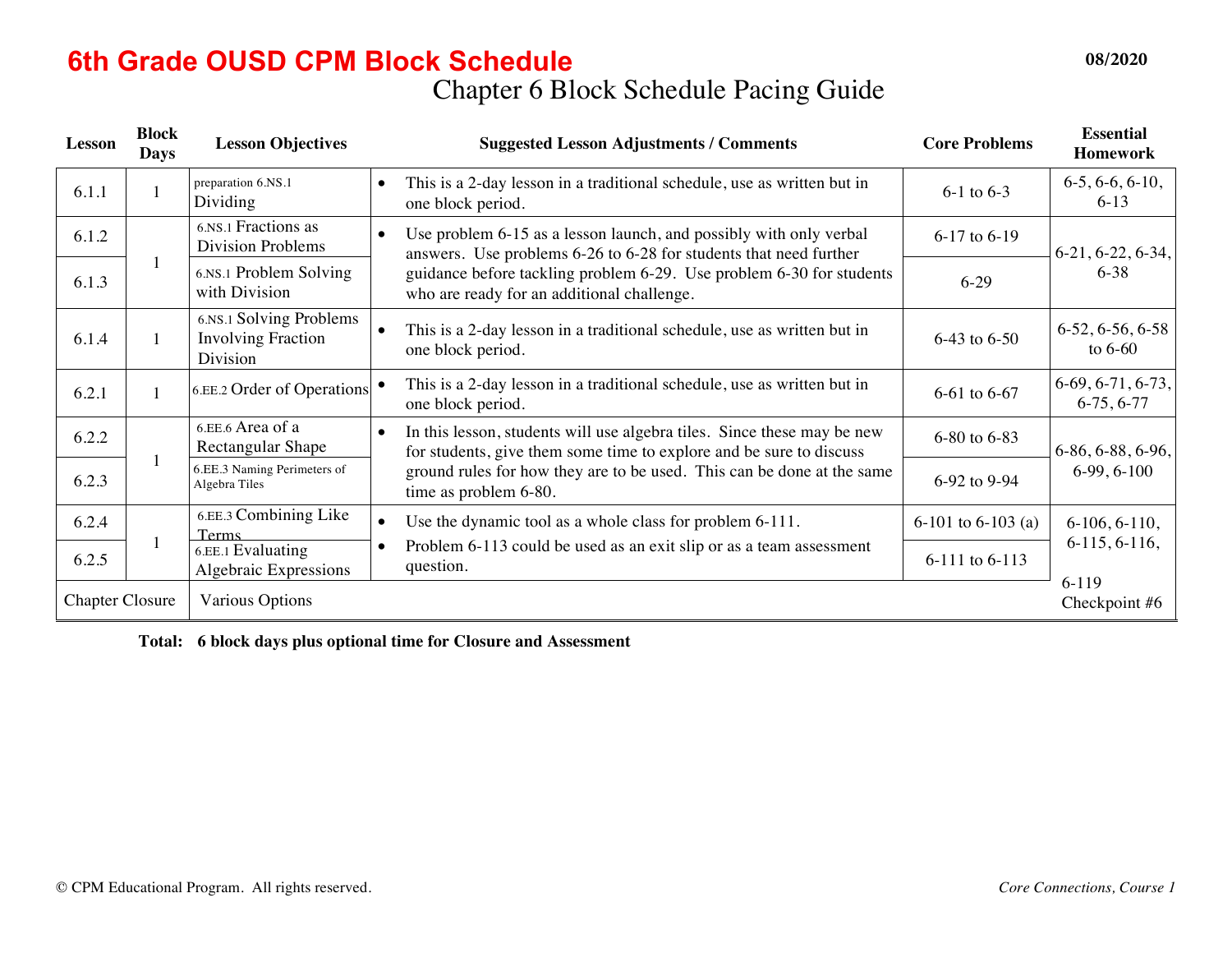#### **6th Grade OUSD CPM Block Schedule 08/2020 08/2020**

## Chapter 7 Block Schedule Pacing Guide

| <b>Lesson</b>                                    | <b>Block</b><br><b>Days</b> | <b>Lesson Objectives</b>                                             | <b>Suggested Lesson Adjustments / Comments</b>                                                                                                                                                                                                    | <b>Core Problems</b> | <b>Essential</b><br><b>Homework</b>           |
|--------------------------------------------------|-----------------------------|----------------------------------------------------------------------|---------------------------------------------------------------------------------------------------------------------------------------------------------------------------------------------------------------------------------------------------|----------------------|-----------------------------------------------|
| 7.1.1                                            |                             | 6.RP.3 Comparing Rates                                               | • Problem 7-1 could be used as a Participation Quiz.                                                                                                                                                                                              | $7-1, 7-2, 7-7$      |                                               |
| 7.1.2                                            | $\mathbf{1}$                | <b>6.RP.3 Comparing Rates</b><br>with Tables and Graphs              | Use problems 7-4 through 7-6 for students that need further guidance.<br>• Problem 7-14 could be done verbally as a whole class discussion,<br>getting students ready to solve the next two problems.                                             | 7-14 to 7-16         | $7-9, 7-11, 7-13,$<br>$7-19, 7-23$            |
| 7.1.3                                            | 0.5                         | 6.RP.2 Unit Rates                                                    | • Use the remainder of the period for a team or individual assessment.                                                                                                                                                                            | 7-24 to 7-27         | 7-30 to 7-34                                  |
| 7.2.1                                            |                             | 6.NS.1 Analyzing<br><b>Strategies for Dividing</b>                   | • Problem 7-40 is a good problem to save for a later formative<br>assessment or to use as an exit slip. You may need to read through<br>problem 7-49 as a whole class to gain the background information<br>referenced in problems 7-50 and 7-51. | 7-36 to 7-39         | $7-44, 7-47,$<br>$7-48, 7-54,$<br>$7-56$      |
| 7.2.2                                            | $\mathbf{1}$                | 6.NS.1 Another Strategy<br>for Dividing Fractions                    |                                                                                                                                                                                                                                                   | 7-50 and 7-51        |                                               |
| 7.2.3                                            | 1                           | 6.NS.1 Division with<br><b>Fractions and Decimals</b>                | Use problem 7-57 as a warm-up problem. Be sure you go over the<br>Math Notes from both lessons, as they are referred to in the Review                                                                                                             | 7-58 to 7-60         | 7-64 to 7-66,<br>$7-74, 7-75$                 |
| 7.2.4                                            |                             | 6.NS.1 Fraction Division<br>as Ratios                                | and Preview problems.                                                                                                                                                                                                                             | 7-69 to 7-71         | $7-67$<br>Checkpoint #7a                      |
| 7.3.1                                            |                             | <b>6.EE.3</b> Inverse Operations                                     | • Problem 7-94 is good to include if you have time, otherwise save it for                                                                                                                                                                         | 7-79 to 7-82         | $7-86, 7-87,$<br>7-90, 7-96,                  |
| 7.3.2                                            |                             | 6.EE.3 Distributive Property                                         | a team assessment or formative assessment following Lesson 7.3.3.                                                                                                                                                                                 | 7-92, 7-93, 7-95     | 7-98, 7-100                                   |
| 7.3.3                                            | $\mathbf{1}$                | 6.EE.3 Distributive<br>Property and<br><b>Expressions Vocabulary</b> | • This is a good place to do a team or formative assessment, possibly<br>using problem 7-94.<br>• Problem 7-101 is a good review for students.                                                                                                    | 7-101 to 7-104       | 7-107 to 7-111<br>$7 - 109$<br>Checkpoint #7b |
| 7.3.4                                            | $\mathbf{1}$                | 6.EE.5 Writing<br>Algebraic Equations and<br>Inequalities            | • This is a 2-day lesson in a traditional schedule, use as written but in<br>one block period.<br>• Problems 7-127 through 7-130 could be used as chapter closure.                                                                                | 7-112 to 7-119       | 7-122 to 7-126                                |
| <b>Chapter Closure</b><br><b>Various Options</b> |                             |                                                                      |                                                                                                                                                                                                                                                   |                      |                                               |

**Total: 6.5 block days plus optional time for Closure and Assessment**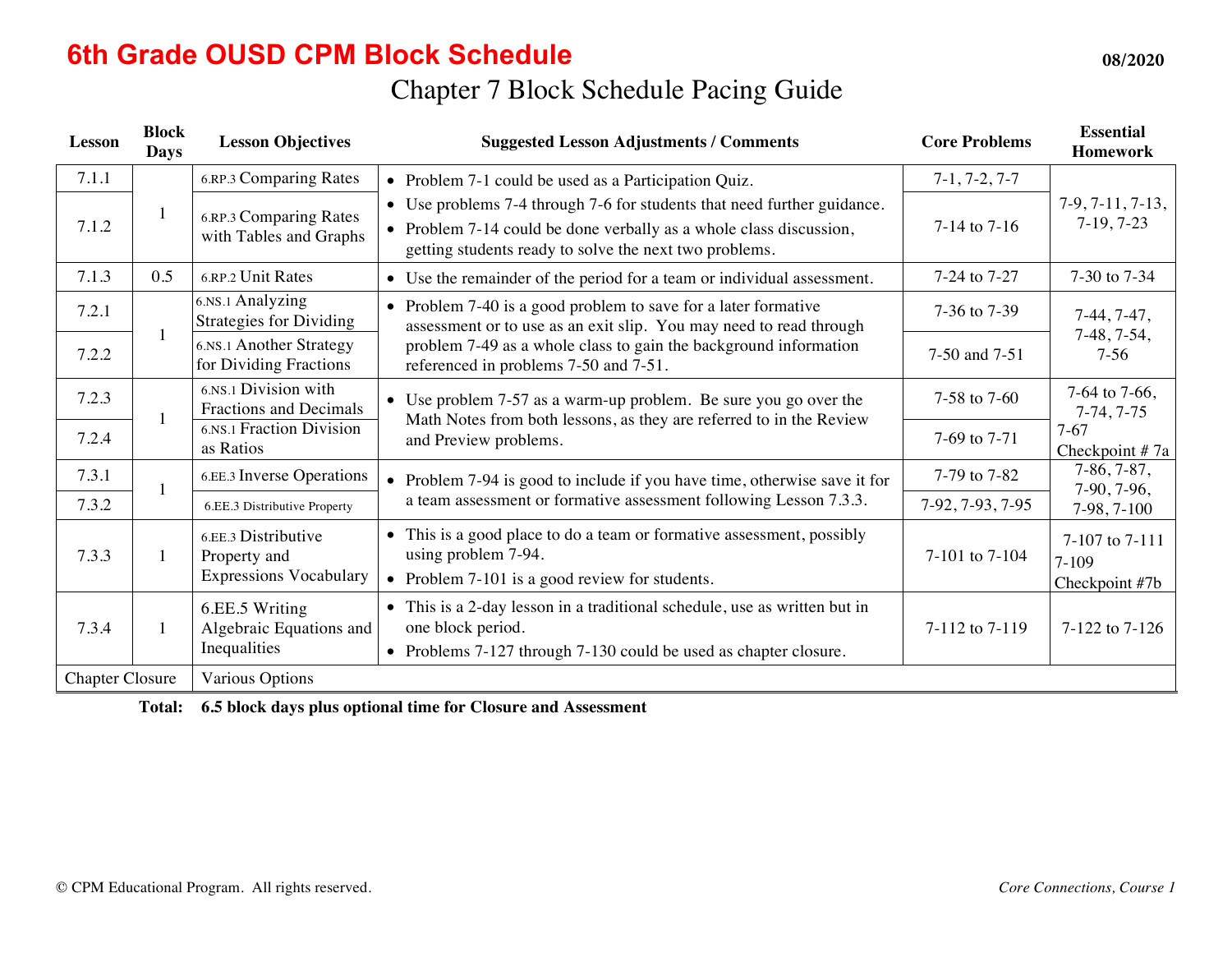## **6th Grade OUSD CPM Block Schedule 08/2020**

## Chapter 8 Block Schedule Pacing Guide

| Lesson                 | <b>Block</b><br><b>Days</b> | <b>Lesson Objectives</b>                                | <b>Suggested Lesson Adjustments / Comments</b>                                                                                                                                                                             | <b>Core Problems</b>         | <b>Essential</b><br><b>Homework</b>                |
|------------------------|-----------------------------|---------------------------------------------------------|----------------------------------------------------------------------------------------------------------------------------------------------------------------------------------------------------------------------------|------------------------------|----------------------------------------------------|
| 8.1.1                  | 0.5                         | 6.SP.2 Measures of<br><b>Central Tendency</b>           | Use this lesson as directed in the teacher notes, and take the extra<br>$\bullet$<br>time to do some whole course review, possibly using homework<br>problems that were not assigned, or to do another form of assessment. | $8-1$ to $8-5$               | 8-7 to 8-11                                        |
| 8.1.2                  | $\mathbf{1}$                | 6.SP.2 Choosing Mean<br>or Median                       | This is a 2-day lesson in a traditional schedule, use as written but in<br>$\bullet$<br>one block period.                                                                                                                  | 8-12 to 8-17                 | $8-20, 8-21, 8-25,$<br>8-27 to 8-29                |
| 8.1.3                  | 0.5                         | 6.SP.2 6.SP.5<br>Shape and Spread                       | Use this lesson as directed in the teacher notes, and take the extra<br>$\bullet$<br>time to do some form of assessment.                                                                                                   | 8-30 to 8-36                 | 8-39 to 8-43                                       |
| 8.1.4                  | $\mathbf{1}$                | 6.SP.5 Box Plots and<br>Interquartile Range             | This is a 2-day lesson in a traditional schedule, use as written but in<br>$\bullet$<br>one block period.                                                                                                                  | 8-44 to 8-49                 | $8-51, 8-55$ to<br>$8-57, 8-60$<br>Checkpoint # 8a |
| 8.1.5                  | 1                           | 6.NS.4 Comparing and<br><b>Choosing Representations</b> | Use this lesson as directed in the teacher notes, and take the extra<br>time to do some form of assessment.                                                                                                                | 8-61 to 8-64                 | 8-66 to 8-70                                       |
| 8.2.1                  |                             | 6.SP.1, 6.SP.5<br><b>Statistical Questions</b>          | Problem 8-71 could be done as a team activity. Problems 8-72 and<br>$\bullet$<br>8-73 require some time for students to interview and gather data from                                                                     | 8-71 to 8-73                 |                                                    |
| 8.3.1                  | $\mathbf{1}$                | 6.EE.7 Writing<br><b>Multiplication Equations</b>       | each other. Allow for this and encourage them to rotate from team to<br>team. This can be done in one block class period, especially if teams<br>have good questions they are asking.                                      | 8-84 and 8-85                | $8-74, 8-76, 8-83,$<br>8-90, 8-91, 8-93            |
| 8.3.2                  |                             | 6.RP.3 Distance, Rate,<br>and Time                      | Problem 8-98 could be saved and used later as a team assessment or<br>$\bullet$<br>individual test question.                                                                                                               | 8-95 to 8-97,                | $8-101, 8-102,$                                    |
| 8.3.3                  | 1                           | 6.RP.3 Unit Conversion<br>$\bullet$                     | Use problems 8-108 through 8-111 as further guidance for students<br>who need it.<br>Problem 8-112 is also a good question to save for later if needed.                                                                    | $8-106, 8-107,$<br>$8 - 113$ | $8-105, 8-117,$<br>$8 - 120$<br>Checkpoint #8b     |
| <b>Chapter Closure</b> |                             | <b>Various Options</b>                                  |                                                                                                                                                                                                                            |                              |                                                    |

|  | Total: 6 block days plus optional time for Closure and Assessment |  |  |  |  |
|--|-------------------------------------------------------------------|--|--|--|--|
|--|-------------------------------------------------------------------|--|--|--|--|